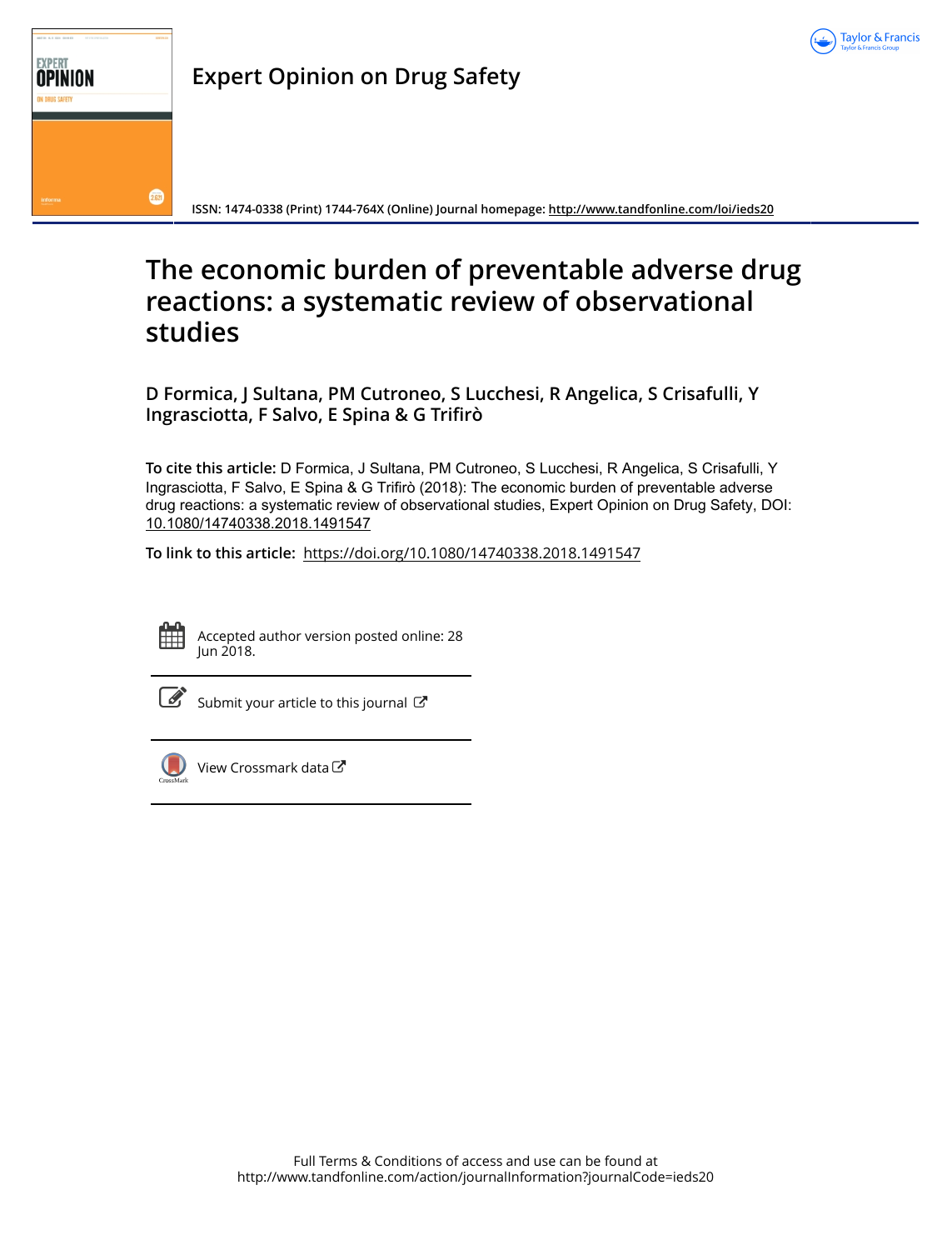

**Publisher:** Taylor & Francis

**Journal:** *Expert Opinion on Drug Safety* 

**DOI:** 10.1080/14740338.2018.1491547

# **The economic burden of preventable adverse drug reactions: a systematic review of observational studies**

Formica D<sup>(1)</sup>, Sultana J<sup>(2)</sup>, Cutroneo PM<sup>(1)</sup>, Lucchesi S<sup>(3)</sup>, Angelica R<sup>(2)</sup>, Crisafulli S  $(2)$ Ingrasciotta Y<sup>(2)</sup>, Salvo F<sup>(4, 5)</sup>, Spina E<sup>(1, 6)</sup>, Trifirò G<sup>(1,2)\*</sup>

<sup>1</sup> Unit of Clinical Pharmacology, AOU Policlinico "G. Martino", Messina, Sicily, Italy;

<sup>2</sup> Department of Biomedical and Dental Sciences and Morphofunctional Imaging, University of Messina, Messina, Sicily, Italy;

<sup>3</sup> Department of Chemical, Biological, Pharmaceutical and Environmental Sciences, University of Messina, Sicily, Italy;

<sup>4</sup> University of Bordeaux, Inserm, Bordeaux Population Health Research Centre, Pharmacoepidemiology Team, UMR 1219, Bordeaux, France;

<sup>5</sup>CHU de Bordeaux, Pôle de Santé Publique, Service de Pharmacologie Médicale, Bordeaux, France;

<sup>6</sup> Department of Clinical and Experimental Medicine, University of Messina, Messina, Sicily, Italy.

# **\*Corresponding author**

Tel: +39 090 2213647 Fax: +39 090 2213300 Email: [trifirog@unime.it](mailto:trifirog@unime.it)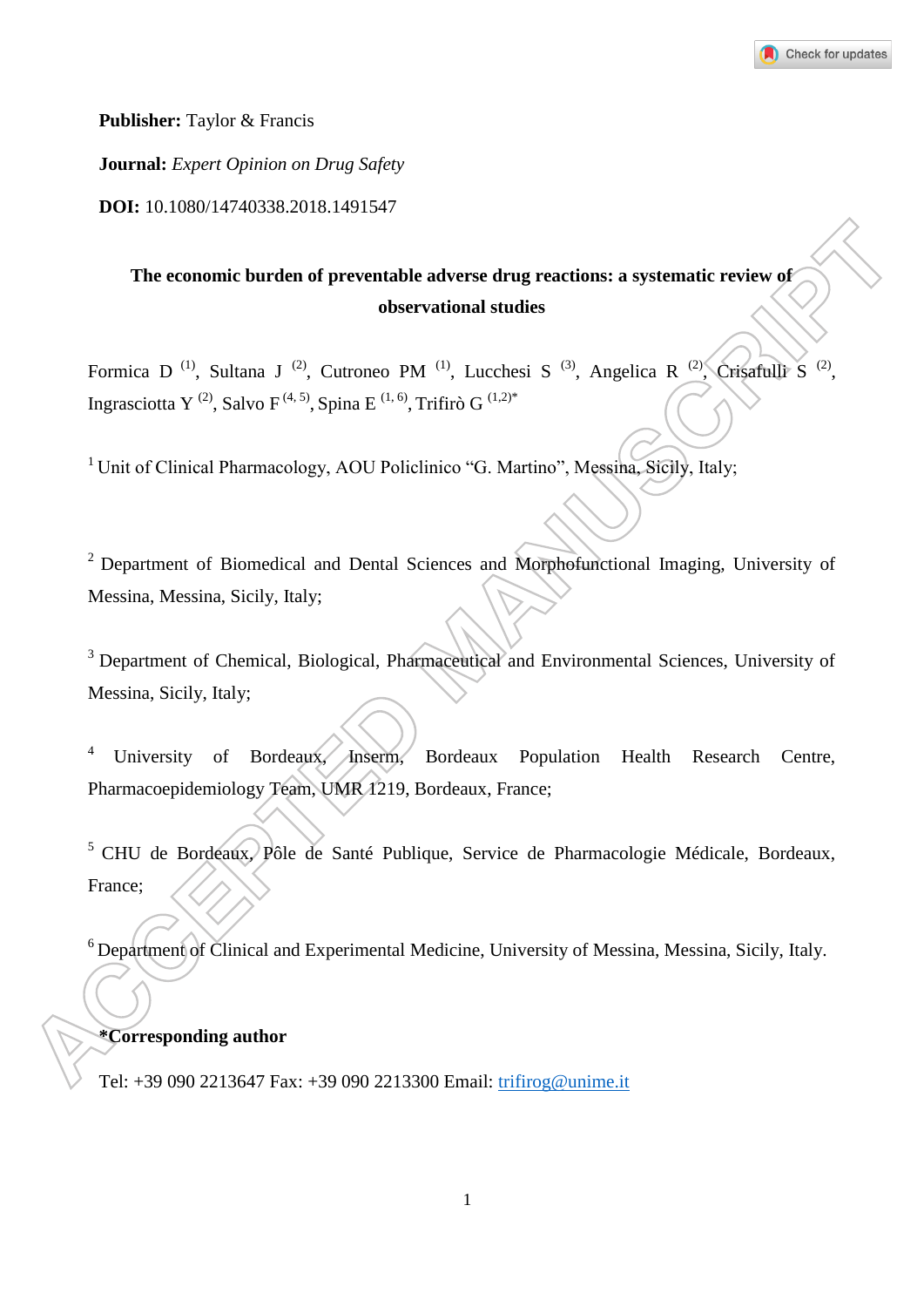#### **Abstract**

**Introduction:** Adverse drug reactions (ADRs) are an important cause of morbidity and mortality worldwide. They are associated with healthcare costs due to hospital admissions or prolonged length of stay (LOS), as well as additional interventions. The aim of this study was to conduct a systematic review of observational studies to evaluate the economic impact of preventable ADRs.

**Areas covered**: Published observational research investigating the cost of preventable ADRs in Western countries (limited to the US and European countries).

**Expert opinion:** Several reviews have been carried out in the field of the ADR epidemiology but fewer reviews have investigated the economic impact of ADRs, and at the time of writing, none has focused on preventable ADRs. The reason why future research should focus on the costs of preventable ADRs is that both the costs and the clinical outcomes are preventable, and as such, are a key point of public health policy action. Nevertheless, the present review highlights an important and sobering limitation of published research on the cost of preventable ADRs, of which the major limitation is the heterogeneity in methods and in reporting limit what can be known through a summarizing work of a systematic review.

#### **Keywords:**

adverse drug reaction, systematic review, cost, adverse drug events, health expenditure, preventability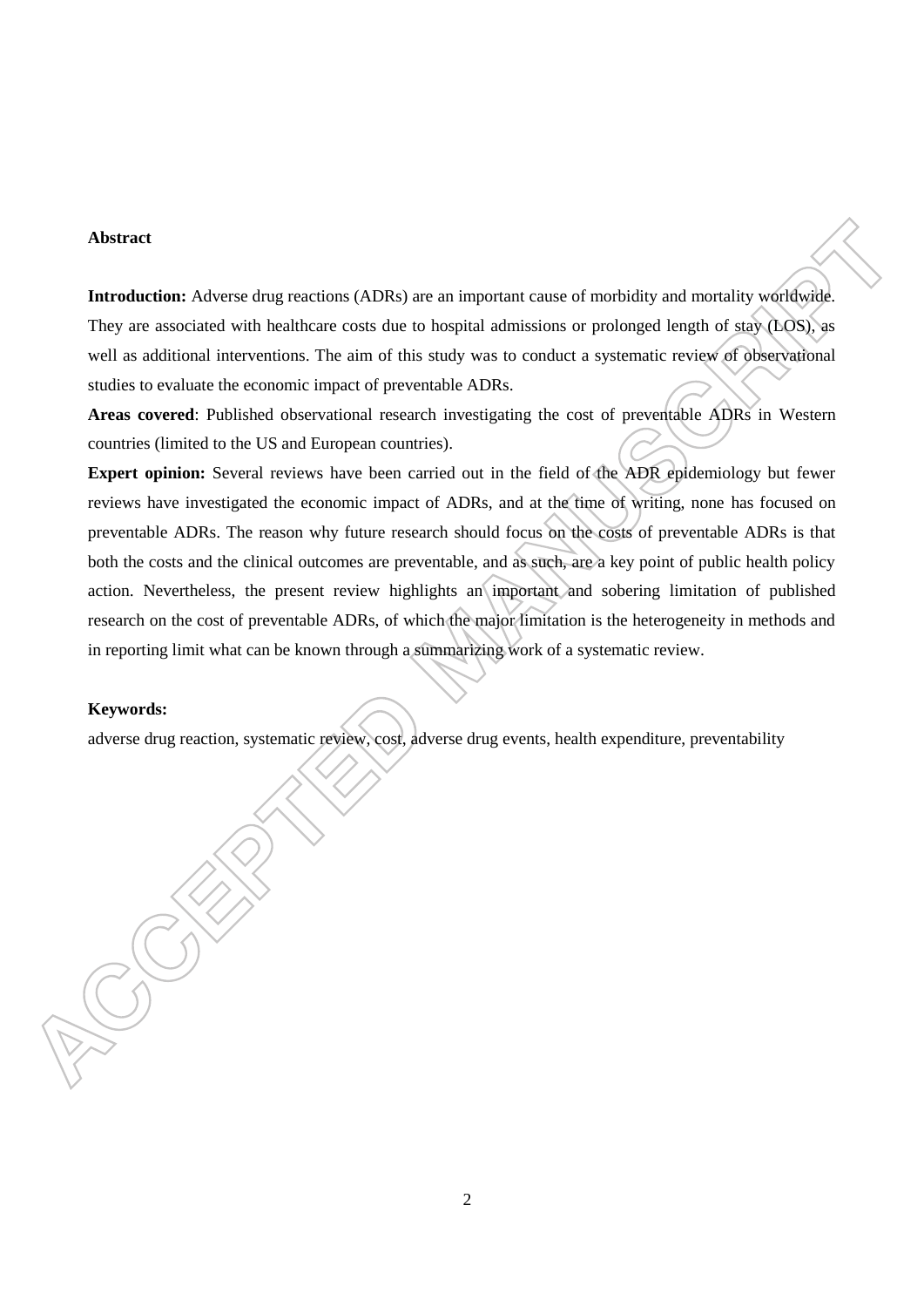# **Article highlights**

Several observational studies suggest that adverse drug reactions (ADRs) have a significant economic impact in both in- and out-patient settings. However, to our knowledge no recent review has summarised and evaluated the economic impact of preventable ADRs.

The present study shows a significant heterogeneity among observational studies evaluating the economic impact of ADRs, whether in terms of ADR definition as well as in terms of ADR causality and preventability assessment, and also in terms of economic outcomes.

Among the studies included in the present review, there was a lack of information on preventable ADRs among elderly populations specifically, even though this population is arguably at a very high risk of ADRs and vulnerable to the ADR sequelae. Future studies should focus more on this population.

The costs due to preventable ADRs in an in-patient setting had a wider range than out-patient setting: a minimum of  $\epsilon$  2,851 to a maximum of  $\epsilon$  9,015 (in-patient setting) vs. a minimum of  $\epsilon$  174 to a maximum of  $\epsilon$  8,515 (out-patient setting). The impact of preventable ADRs in terms of length of stay was higher in the out-patient setting (9.2  $\pm$  0.2 days) than in the in-patient setting (6.1  $\pm$  2.3 days).

The differences among ADR definitions and detection as well as difference in economic outcomes made it difficult to compare study results and provide overall estimates. The diversity highlights the need to improve the harmonisation across drug event and economic outcomes, for example through the development of core outcome sets to define and standardise outcome definitions as well as conducting multi-centre studies using a common study protocol to provide large scale results.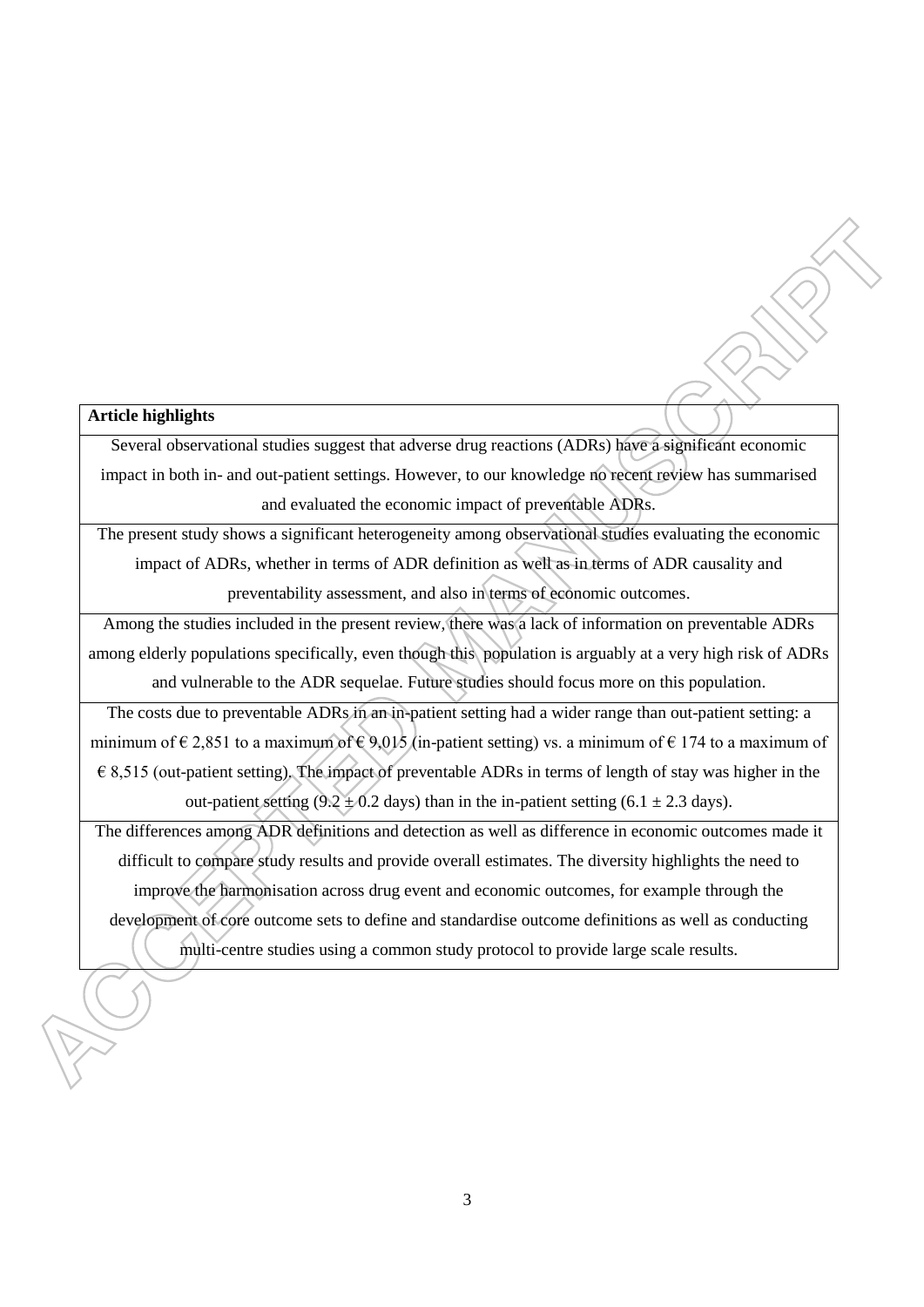# **1. Introduction**

 Adverse drug reactions (ADRs) are an important cause of morbidity and mortality worldwide, with a significant and increasing health and economic burden. [1,2]. An ADR has been traditionally be defined as "an appreciably harmful or unpleasant reaction, resulting from an intervention related to the use of a medicinal product, usually predicting hazard from future administration and warranting prevention or specific treatment, or alteration of the dosage regimen, or withdrawal of the product" [4]. More recently, the European Medicines Agency (EMA) has defined it as "A response to a medicinal product which is noxious and unintended" [4]. A related term, "adverse drug event (ADE)", is defined as "an injury resulting from medical intervention related to a drug" [5]. This definition includes harm caused by the drug (ADRs and overdoses) and harm from the use of the drug (including dose reductions and discontinuations of drug therapy) [6]. However, the terminology of ADRs and related concepts has proved to be very variable over time, as shown by the published terms in the patient safety literature [7]. A systematic review and metaanalysis of 39 prospective studies conducted in the USA found that the frequency of serious ADRs leading to hospitalization ranged from 1.0 % to 16.8% [1]. In this study, it was estimated that for hospitalized patients the overall incidence of serious ADRs was 6.7% and that of fatal ADRs was 0.32%. Furthermore, national USA Vital Statistics System data showed that from 1999 to 2006, the rate of ADR-related deaths increased from 0.08 to 0.12 per 100,000 persons [8]. A review of 22 observational studies in European countries found a similarly large variability in the frequency of ADRs leading to hospitalization, ranging from 0.5% to 12.8% [9]. Likely reasons for this variation in ADR occurrence rate among these studies include different ADR detection methods, length of study, setting (emergency departments, medical wards etc.) and sample size. Concerning preventable ADRs specifically, it was estimated that up to 70% of ADRs leading to emergency department visits are preventable [10]. Preventable ADRs may be due to medication errors, interactions with other drugs, underlying diseases or patient characteristics (idiosyncratic reactions and allergies, including unintended effects occurring at recommended doses), errors in prescribing or dispensing, poor adherence and poor monitoring of patient safety [11–13].

 The occurrence of ADRs is influenced by several factors, for example the increased presence of polytherapy drug regimens [14] as well as the increasing longevity, leading to a large number of frail elderly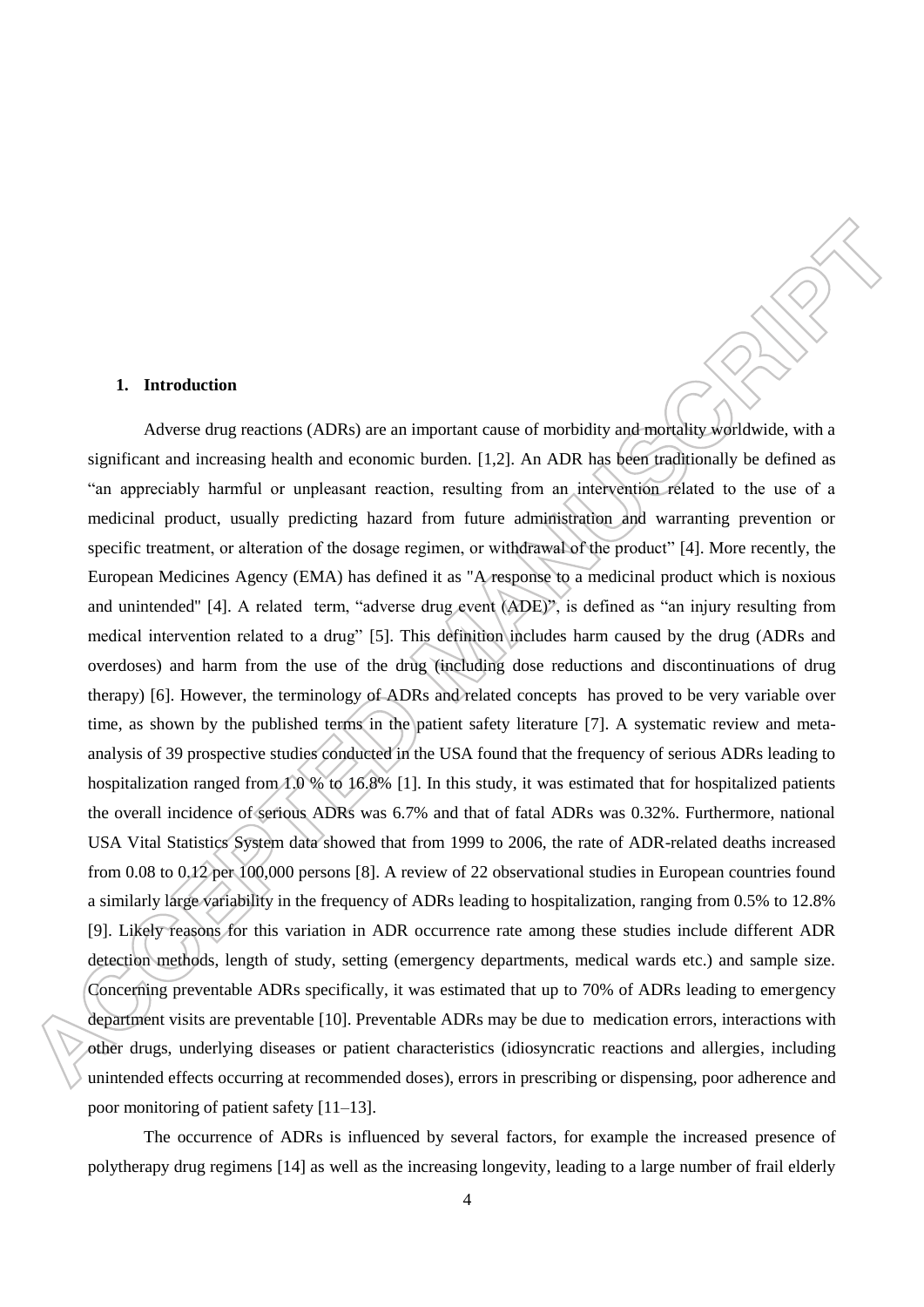persons with multi-morbidity and exposed to polypharmacy[15]. ADRs have a significant impact not only from a clinical point of view but also from an economic one. A landmark study of almost 20,000 patients admitted to hospital in the UK found that ADRs lead to an average of eight additional days of hospital stay and are associated with approximately  $\epsilon$  706 million per year, including ADRs which were judged potentially preventable [16]. A more recent systematic review of 29 observational studies found that the incremental total cost for each patient with an ADE ranged from roughly  $\epsilon$  702 to  $\epsilon$  7,318 [17]. However, this study did not investigate the economic impact of ADRs specifically, that is, reactions definitely associated with drug exposure. Given that ADRs are very common, and that many of these may be preventable, it is critical to understand and quantify the economic burden of such ADRs as both direct and indirect costs may be prevented while safeguarding patient health. The aim of the present study was therefore to conduct a systematic review of observational studies that evaluated the economic impact of preventable ADRs.

# **2. METHODS**

#### **2.1 Search strategy**

 Medline, Scopus and Web of Science were searched for a combination of the keywords and MeSH terms (see search query in **Additional file 1**) from database inception to 12<sup>th</sup> July 2017. If the full-text of the identified articles were not available online, the authors were contacted to request their article. The protocol of this systematic review was registered in Prospero: international prospective register of systematic reviews (CRD42017068428). The "Preferred Reporting Items for Systematic Reviews and Meta-analyses" (PRISMA) checklist was used in the reporting of the present systematic review [18].

#### **2.2 Eligibility criteria**

 Studies were eligible for inclusion in this systematic review if they were in English, were conducted in Western countries (limited to the US and European countries), were observational studies (e.g. retrospective or prospective repeated observational studies, cohort studies, case-control studies etc.), and studied preventable ADRs and their associated costs. Studies where drug safety data was obtained from spontaneous reports were not eligible for further screening.

#### **2.3 Study selection**

 Two reviewers (DF and SL) independently screened the eligible studies for inclusion based on the relevance of the study title and abstract (first screening). Studies considered to meet the inclusion criteria were then selected for further review based on the full-text. Given the differences in nomenclature used by different researchers, when the reviewers were selecting studies investigating preventable ADRs, they also included studies that described a preventable drug-related event not termed an ADR, such as medication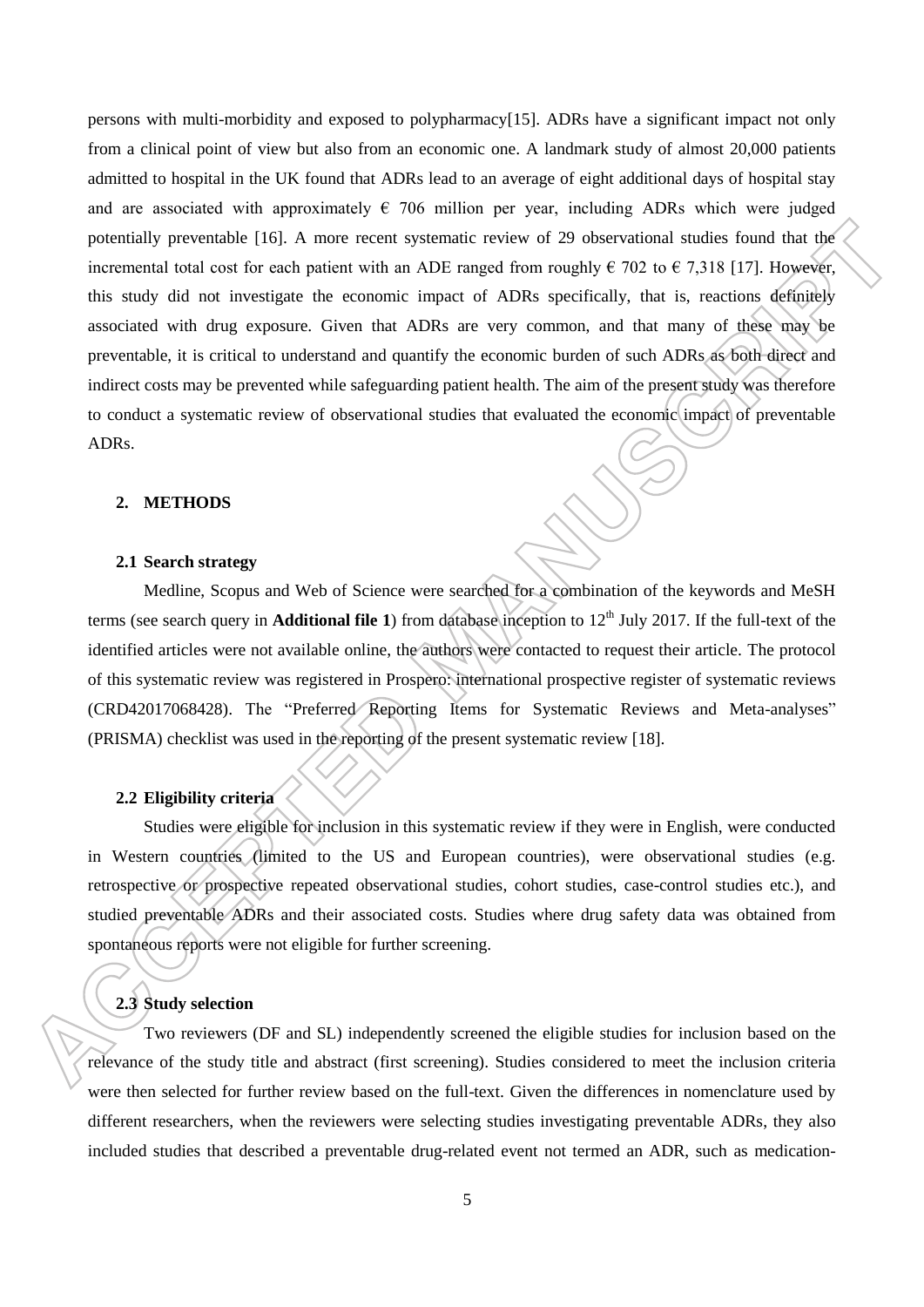related adverse event. All discrepancies between the two reviewers were resolved by consensus and if necessary consultation with a third reviewer (JS).

# **2.4 Data analysis**

 The following general data were extracted from the articles included in the review: study design, population type and size as well as demographic characteristics, country within which the study was set, and duration of study, Where study follow-up was reported, the median duration in months with interquartile range was calculated, as the distribution of values was not normal. Data was also extracted regarding type of setting (in-patient, out-patient or both), type of drug-related event as termed by the authors, and whether and what type of causality and preventability assessment were carried out. Furthermore, we described whether suspected drugs causing preventable adverse events were reported, which the suspected drugs or drug classes were, and whether preventable event frequency was clearly reported.

 Regarding the economic impact of ADRs, the type of costs (direct or indirect costs) and the expenditure in Euros associated with the preventable ADR was identified. Costs were converted into Euro from other currencies according to the closing exchange rate on the  $1<sup>st</sup>$  March 2018 and were not adjusted for inflation or discounted. Direct monetary costs were categorized by a pharmacoeconomist (DF) as 1) hospitalization costs (all costs occurring after hospitalization, whether the study setting was in-patient or outpatient); 2) emergency department (ED) healthcare service costs; 3) ED and hospitalization costs combined; 4) out-patient healthcare service costs; 5) primary healthcare service costs, and 6) pharmacy service costs. The only indirect costs identified concerned loss of productivity.

 Excess length of stay (LOS) was also identified because, although this is not a monetary cost, an increased LOS will lead to a greater cost. The added value of LOS to the analysis is that this measure is easily comparable across different studies. LOS in studies was most commonly described using the mean (n=7 out of 10 studies reporting the LOS) rather than the median (n=3 out of 10 studies). As a result, we used the grand mean of the reported means to describe the duration among those studies. The original descriptive measures were reported in all cases.

We stratified the costs as well as the excess LOS attributable to preventable ADRs for each study by in-patient, out-patient and both settings. Studies concerning patients who developed an ADR during their hospital stay were considered to reflect the "in-patient setting", while studies with patients who experienced the ADR before hospital admission were considered to belong to the "out-patient setting". These categories were not mutually exclusive, and it was possible for one study to have populations in both settings.

# **3. RESULTS**

#### **3.1 Studies identified**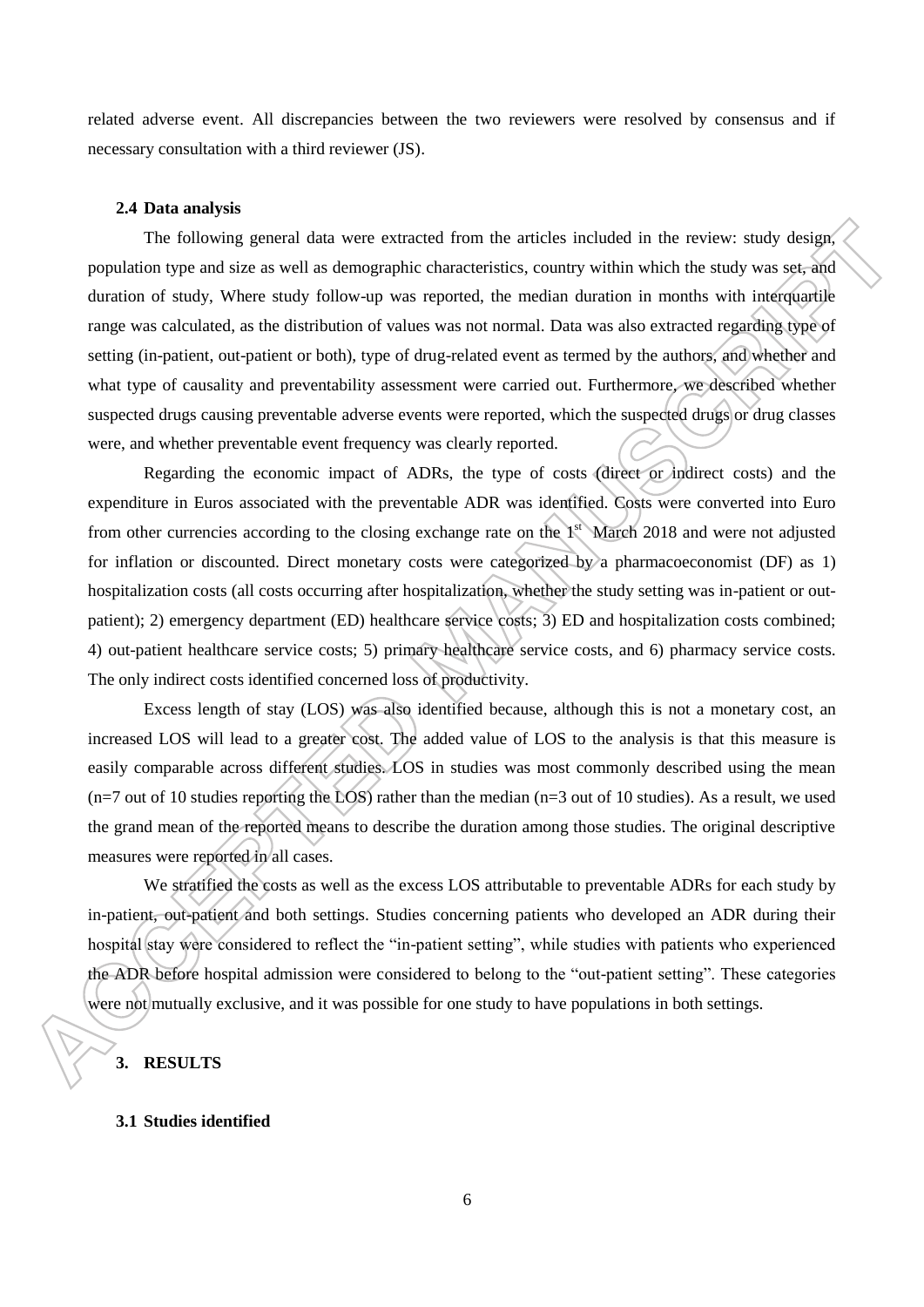The initial search in the three online literature repositories identified 746 studies potentially relevant to the systematic review (**Figure 1**). In addition, 20 studies were identified outside the database search from the references cited in the publications retrieved from the systematic search. After excluding 313 duplicates, the title and abstract of 453 articles were screened based on the inclusion criteria, leading to the exclusion of 406 articles. Exclusion reasons included: no information on cost data or preventability of ADRs reported, study design was not observational (e.g.: probability pathway model, simulation-based cost-analysis, commentary articles or systematic reviews) and country where the study was carried out was not within Europe or the USA. The remaining 47 manuscripts records underwent full text examination and only 18 articles met the inclusion criteria and were accepted for final inclusion into the study analysis.

#### **3.2 Characteristics of the selected studies**

 A summary of the study characteristics is available in **Table 1**. Ten studies (55.6%) were prospective [19–28] and seven (38.9%) were retrospective [29–35], while this was not clearly reported in one article (5.5%) [36]. The majority of the selected studies were cohort studies  $[20,22,23,26,27,30,32,33,35]$  (n=9; 50.0%) and chart reviews [19,24,28,29,31,34,36] (n= 7; 38.9%) while only two [19,21] (11.1%) were casecontrol studies. The median (IQR) follow-up of the studies was 12.0 (6.0 to 19.5) months.

 Regarding the characteristics of the patients, the overall age range was middle aged to elderly. The mean patient age among 12 studies (n= 12; 66.7%) reporting the mean ranged from 41.7 to 72.8 year . Two studies (11.2%) reporting the median age had a median population age of 57 and 65 [20,27] while no age information was 2; reported by four  $(22.1\%)$  studies  $[22.29,30,35]$ . Furthermore, not all studies reported data on the patients'' sex (n=14; 77.8%). On average in the selected studies, the female: male ratio was 1.2.

 Categories of analyzed adverse events in the included studies were heterogeneous, although most studies used the term ADE ( $n= 10$ ; 55.6%). The causal relationship between drug exposure and an adverse clinical event was evaluated in 13 studies (72.2%). Among these studies, eight (61.5%) used a quantitative evaluation method such as operational causality algorithms [19,20,24–28,33], while the remaining five (38.5%) used a qualitative method such as adjudication by experts [22,30,31,35,36].

 Most of the studies (n=8, 44.4%) were conducted in an out-patient setting [19,22,24–26,28,33,36]. None of of the selected studies was performed in primary care without a hospitalisation or emergency visit. Overall, in the selected studies, the rate of preventable ADE/ADR in the populations studied was on average 37.9% (**Table 2**). This rate was slightly higher (39.6%) in studies conducted in an out-patient setting than those conducted in an in-patient setting (37.3%).

ADR preventability algorithms were used in over half of the studies ( $n= 10$ , 55.6%) [20,23–28,33– 35], of which Schumock and Thornton's criteria were the most commonly used [37,38]. In seven studies (38.9%) the ADR preventability assessment was based on the judgment of physician reviewers [19,21,22,30–32,36]. Only one study [29] (5.5%) used a theoretical estimation of preventable of ADE using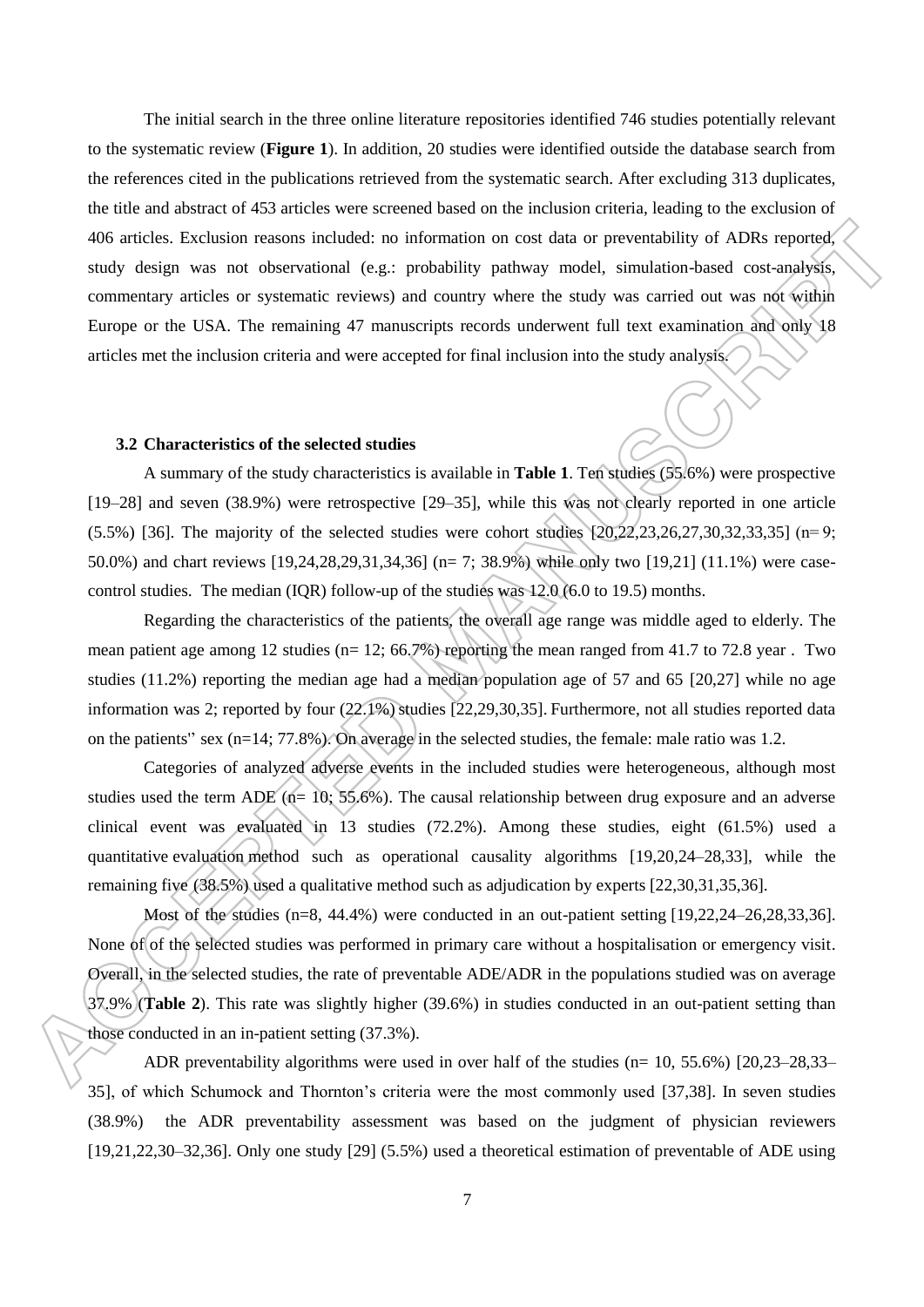published literature [21]. Seven studies [19,21,22,26,27,31,33] out of eighteen reported the suspected drugs causing ADRs. Eleven articles [20,23–25,28–30,32,34–36] did not evaluate any therapeutic group in particular **(Table 3).** However, among studies reporting the causative agent, cardiovascular agents, antiepileptic drugs, antibiotics and anticoagulant drugs were the most frequent drugs suspected to cause preventable ADRs.

#### **3.3 Cost analysis**

 The overarching finding regarding the ADR cost analysis was the significant heterogeneity in the measures used to report the costs. Few studies (n= 7, 38.8%) analyzed a specific therapeutic group [19,21,22,26,27,31,33] associated with an ADR, but none of these reported information on the costs associated with that specific therapeutic group. Regarding the cost analysis, all studies evaluated the direct costs and only three studies (16.7%) evaluated both direct cost and indirect costs [25,35,36]; no study investigated the indirect costs only.

 Regarding direct healthcare costs, studies were stratified by setting: in-patient setting [21,27,29,31,32,34], out-patient setting [19,22,24–26,28,33,36] and both the in-patient and the out-patient setting [20,23,30,35]. In an in-patient setting, costs due to preventable ADRs (per hospitalization) ranged from a minimum of  $\epsilon$  2,851 [31] to a maximum of  $\epsilon$  9,015 [34] with an excess LOS, reported in five studies out of six, ranging from 4.2 [31] to 13.0 [27] days. On the other hand, in the studies carried out in the outpatient setting, costs due to preventable ADRs ranged from a minimum of  $\epsilon$  174 [36] (mean cost of an ED visit) to a maximum of  $\epsilon$  8,515 [22] (mean hospital cost per admission) with a LOS, reported in four studies out of eight, that ranged from 7.0 [22] to 9.3 [24] days. Finally, in the studies carried out in both the inpatient and out-patient setting, costs due to preventable ADRs ranged from a minimum of  $\epsilon$  63.8 [30] (for prescribed medications) to a maximum of  $\epsilon$  2,721 (per hospitalization). Among studies reporting the mean excess LOS (n=7), the overall mean was  $8.5 \pm 4.2$  in all settings, but for ADRs detected in the in-patient setting, the mean excess LOS was  $6.1 \pm 2.3$  days while for ADRs detected in the out-patient setting (n=2), the excess LOS was  $9.2 \pm 0.2$  days (**Table 4**). Among the three studies that evaluated direct and indirect costs, Leendertse *et al.* [25] estimated a mean indirect healthcare cost of  $\epsilon$  1,712 per admission for persons younger than 65 years old, taking into account productivity costs such as time off work and reduced productivity at work. Furthermore, the total production loss costs for one hospital admission varied between € 61 for a male aged 19 admitted for 1 day to  $\epsilon$  13,234 for a male aged 37 admitted for 38 days[25]. Dennehy *et al* [36], calculated the mean indirect healthcare cost of services allocated to patient care centers by non-revenue centers (such as laundry or dietary department) for ED visits associated with a DRI occurring among non-hospitalized or hospitalized patients. This amounted to  $\epsilon$  909 ( $\pm$  248) and  $\epsilon$  78 ( $\pm$  62) respectively. Finally, in the study of Gyllensten et al [35], the societal mean indirect cost of illness for patients with at least one preventable ADE was equal to  $\epsilon$  2,674 (95% CI: 2,066 to 3,282).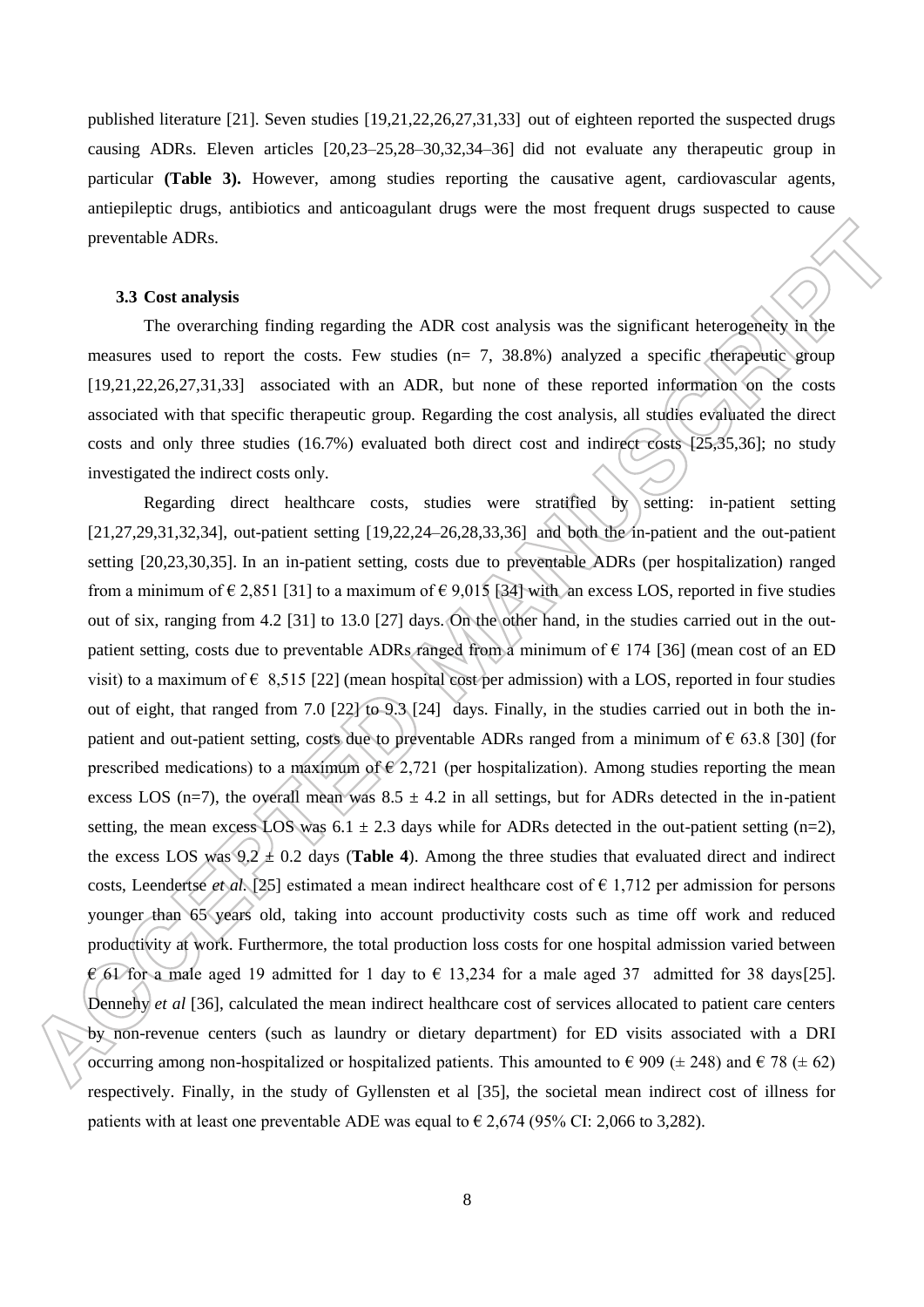#### **4. DISCUSSION**

# **4.1 Main findings**

 This systematic review of observational studies confirms that preventable ADRs have an significant economic impact. The high heterogeneity found in the costs can be explained by the methodological differences between the included studies most of which evaluated direct costs compared to indirect costs. A total of 18 studies were included in this review, which reported on average a rate of preventable ADEs/ADRs corresponding to 37.9%. Most of the studies referred to out-patients who were admitted to Emergency Departments or hospitalized due to an ADR. Furthermore, no study in primary care was retrieved, showing a lack of information on ADR-related costs from general practitioners and pharmacies in community setting. The most studied cost categories concerned hospitalization costs and excess LOS after admission, both for out-patients and in-patients. The costs in the in-patient setting were higher than costs from the out-patient setting, but LOS was higher in the out-patient setting than the in-patient setting.

 The present study highlights significant methodological differences in the preventable ADR cost calculations that makes it very difficult to pool the measures of cost across all studies, or even to compare them directly. Even under a broad umbrella term such as hospitalization costs, which is common to many studies, the components making up the costs varied significantly from study to study. This is an expected finding, since the data used to identify healthcare services and associated costs consist of secondary data, primarily routinely collected medical records and medical claims. As a result, the analysis that can be conducted in every data source are expected to vary significantly between one study and another, based on the data available.

Excess LOS was the only measure that was broadly comparable across in-patient's studies. However, even for this measure it was a challenge to provide a point estimate of the LOS, as the studies reported differing measures of location, and among those, reporting the same measure, such as the mean, the complementary measure of variance was often not reported. For example, of the 7 studies reporting the mean LOS, only four studies reported the standard deviation [19,20,24,32].

 Another important finding from the present review concerns the populations studied in the published research articles. There was a notable lack of studies focusing specifically on elderly populations, even though this population is arguably at highest risk of ADRs and most vulnerable to the ADR sequelae [39,40]. This finding is particularly relevant considering that the increasing prevalence of polytherapy and comorbidity with aging may lead to an increased risk of drug–drug and drug–disease interactions, serious ADRs, inappropriate drug use, poor adherence and medication errors among elderly people. The implication is that elderly persons have a a potentially higher risk of preventable ADRs and related costs than in other populations. Indeed, a meta-analysis [41] on preventable ADEs including three studies [42– 44] limited to elderly patients, found that 71% of ADRs were preventable. Hoonhout et al [31] also confirm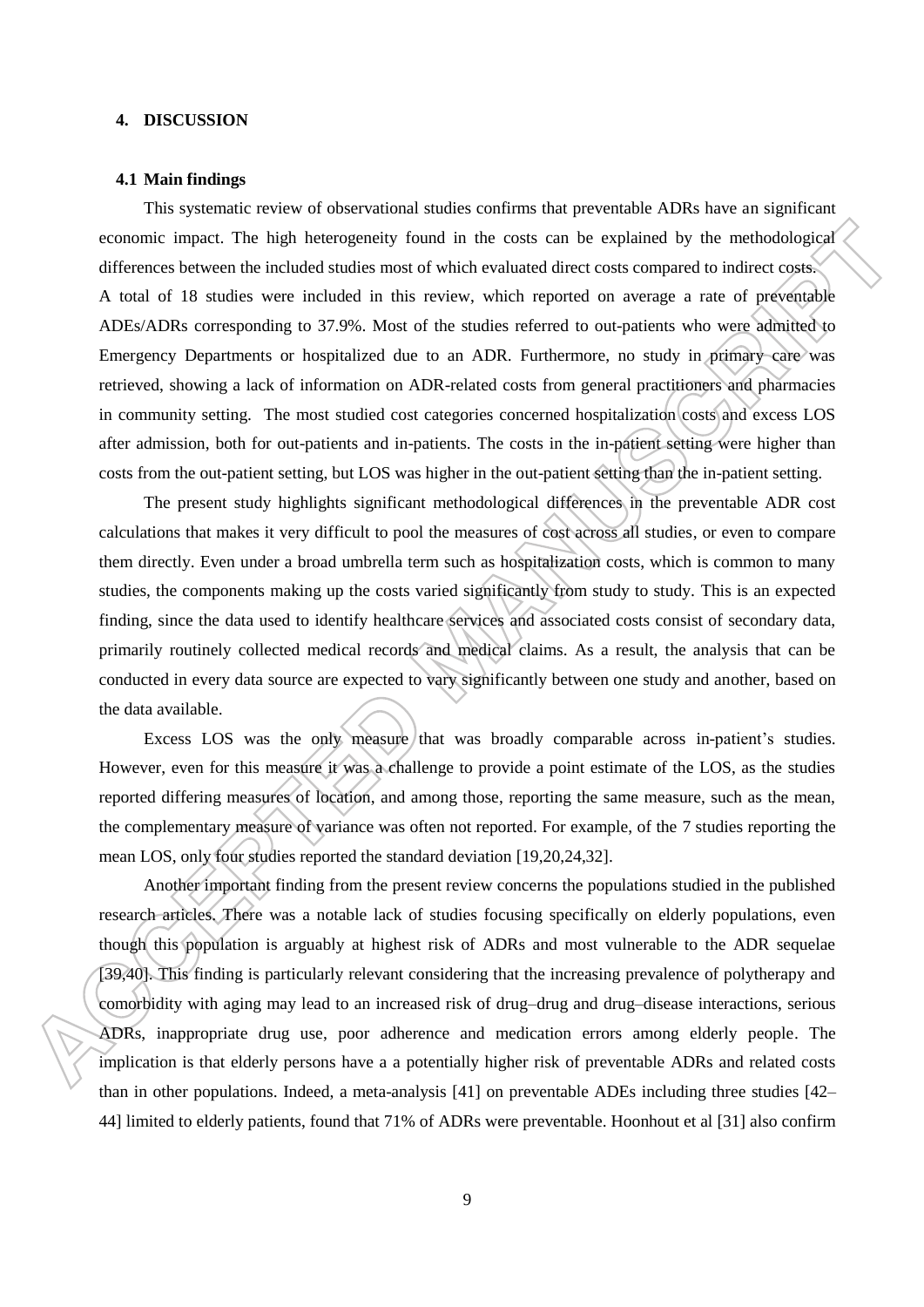that the additional cost due to preventable ADEs increased by 8.6% among the subgroup of people over 65 years ( $\epsilon$ 3097) compared to patients under 65 years ( $\epsilon$ 2851).

 ADR causality was only assessed in some of the studies included in the systematic review. The preventability of ADRs was evaluated in all the studies, but the definition and evaluation of preventability was often different. This is a significant methodological limitation of these studies. Since there are no standardized and universal methods to assess the causality and the preventability of ADRs, results contain a considerable variation due to the different methodological approaches used between the various studies. However, the criteria most commonly used to assess causality and preventability of ADEs were Naranjo's algorithm and Schumock and Thornton's criteria, respectively. The heterogeneity among studies concerning ADR preventability and causality assessment is very important both from a clinical and methodological point of view. Indeed, the heterogeneity in the types of adverse events included in the studies (i.e. ADEs, ADRs, DRIs, and MRAEs) could influence the results. For example, a more conservative definition (e.g. ADR) will produce a lower prevalence of preventable events with a resulting lower cost estimate [45,46]. Few studies included in this systematic review reported a detailed and clear description of the suspected drugs causing preventable events. Only seven studies out of 18 reported this information, but without a description of the specific drug-related costs. Over half of the studies included in this systematic review did not focus in any particular therapeutic group of drugs. The clinical implications of this are profound: research into drug safety should identify specific drugs that are potentially associated with increased preventable healthcare risks and preventable costs, otherwise the clinical and healthcare policy value of such research is dubious.

 Regarding the information on cost of ADRs, direct health costs were assessed in all studies while indirect costs were considered in only three studies [25,35,36]. This aspect is probably explained by the fact that information on indirect cost was difficult to obtain as it is associated with individual loss of productivity and because databases belonging to medical insurance companies and other medical databases contain information on direct cost, but no data on indirect cost [47]. It is difficult to compare costs from different countries because of differing definitions of costs, of sources of unit costs, of the reimbursement systems, delivery agreements and the price levels between countries. All this in addition to differences in exchange rates over time highlight the need to be cautious when interpreting the cost results

# **4.2 Strengths and limitations**

 The main strength of this study lies in the systematic approach undertaken, providing a robust identification of observational studies investigating the economic impact of preventable ADRs/ADEs in the last two decades. The focus on preventable ADRs specifically addresses a research gap which has not been addressed by other recent systematic reviews at the time of writing.

 This study also has some limitations. The search includes only articles conducted in the US and Europe, therefore studies are not representative of global findings. The advantage of the geographic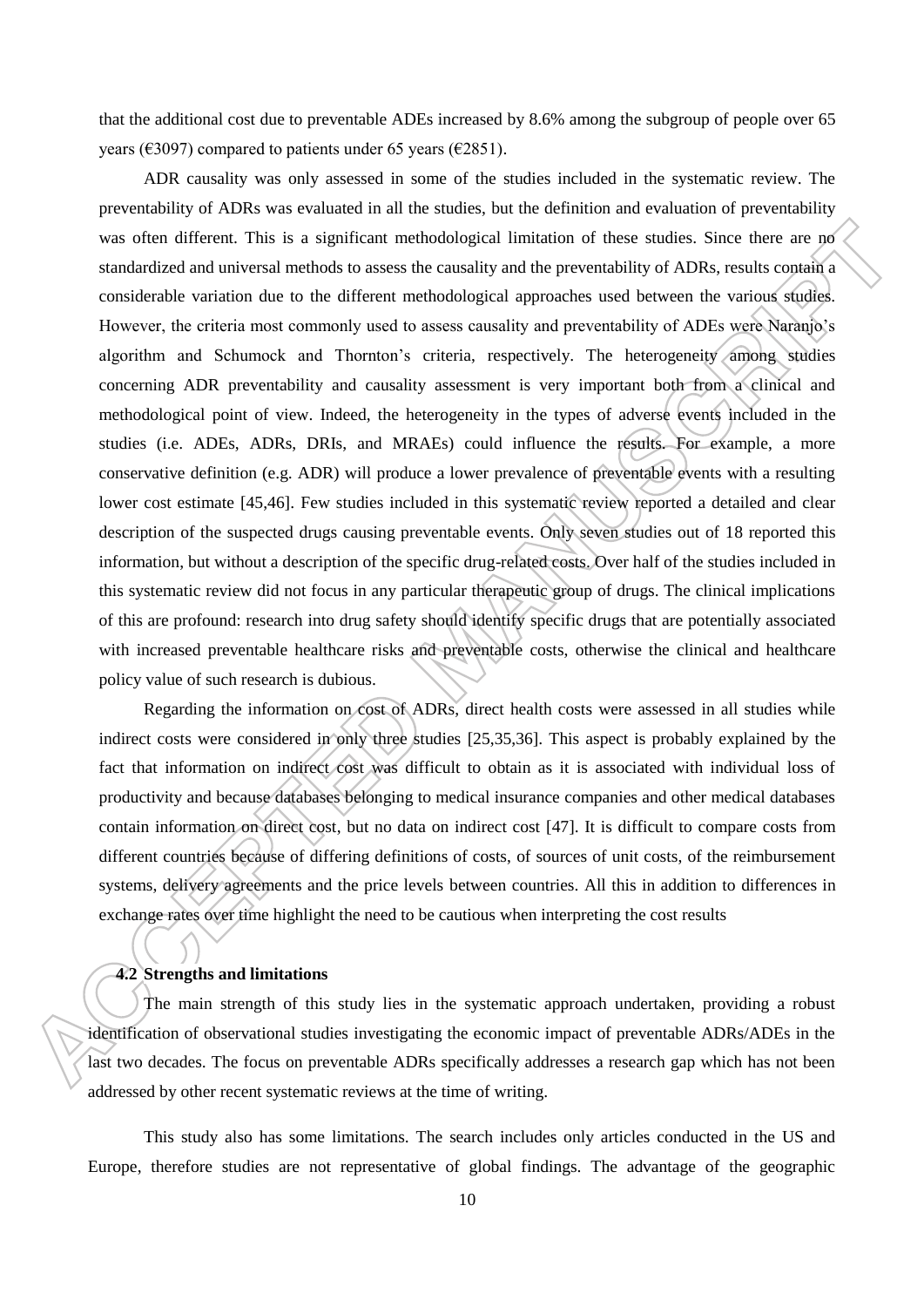restrictions applied is that, despite national differences, all the countries included (limited to the US and countries in Europe) can all be considered developed countries. We believe this introduces a broad but significant common element between all studies included in the present review. The description of costs must be interpreted in light of the fact that each country has its own complex and specific healthcare system. As a result, in addition to the fact that the economic data was collected in different years, the cost information may not be generalizable to other countries in the same or even different period. Indeed, it was not the aim of the study to make such generalizations. Similar limitations in generalizability arise from the different definitions of ADRs, study designs and study populations. Finally, it is important to bear in mind that some summary statistics stratified by setting are limited by the small number of studies therein. For example, the comparison of ADR impact on LOS in the in- and out-patient setting consisted of 2 studies in the out-patient setting and 4 in the in-patient setting.

# **5. EXPERT OPINION**

 Several reviews have been carried out in the field of the ADR epidemiology but fewer reviews have investigated the economic impact of ADRs, and at the time of writing, none have focused on preventable ADRs. The reason why future research should focus on the costs of preventable ADRs is that both the costs and the clinical outcomes are preventable, and as such, are a key point of public health policy action. Nevertheless, the present review highlights an important and sobering limitation of published research on the cost of preventable ADRs, of which the major limitation is the heterogeneity in outcome definitions, methods and in reporting limit what can be known through a summarizing work of a systematic review.

 An important development that addresses this heterogeneity in outcomes is the COMET initiative, which aims to provide researchers with a framework to develop and implement outcome definitions known as "core outcome sets", i.e., a minimum set of standardized library of outcomes which should be evaluated and reported [48]. Although the focus of the COMET initiative originally concerned core outcome sets in clinical trials, these initiatives can be and should be applied also to observational research or reviews of clinical research. One interesting example concerns a core outcome set that was developed to analyze polypharmacy among elderly people in a review of clinical trials [49]. The definition and use of appropriate outcomes is essential for healthcare research, as this increases the quality of an individual study and permits comparison to other studies if the outcome definition is harmonized. Such a definition should go beyond the clinical or economic aspect and try to address key questions of interest to healthcare service stakeholders, such as patients, healthcare professionals and healthcare service providers.

 Based on findings from the present review, what can be known about the economic impact of preventable ADRs currently does not go beyond a single country, or perhaps even a single research centre. Nevertheless, the pyramid of scientific evidence places systematic reviews/meta-analyses of original research at the highest level of importance. Such secondary analysis is only possible if a minimum level of harmonization among studies exists. It is conceivable that future work in the area will continue be similarly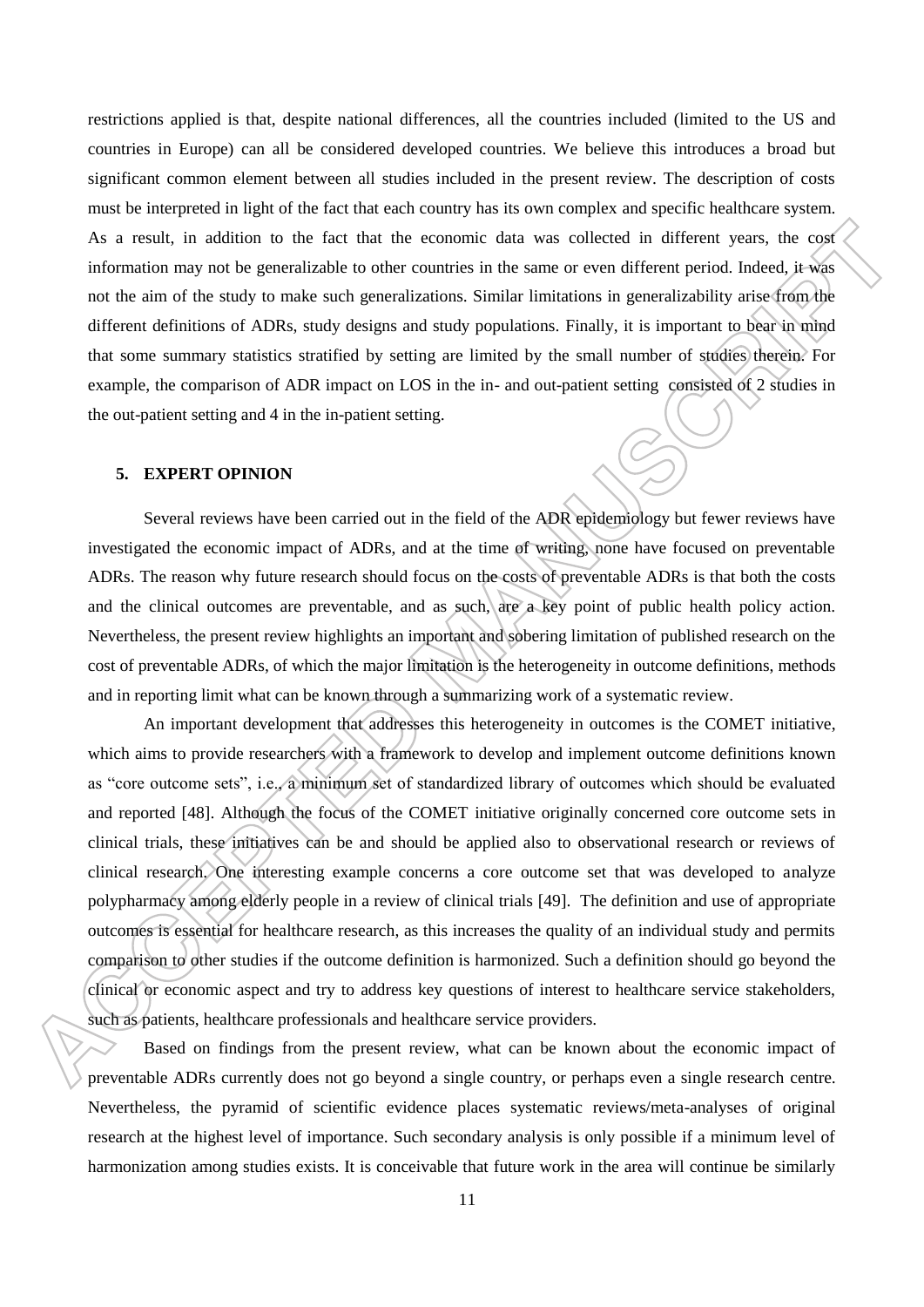disparate unless action is taken to harmonize research through the publication of guidance on the best practice for carrying out research on the preventable ADR costs. To our knowledge, there is currently no guideline on the methods of carrying out pharmacoeconomic analyses on the cost of ADRs. The findings in the present review highlight the pressing need for such a guideline to promote the harmonized research in this field and increase the value of such research. Several such guides on the standard reporting of research have been published and are widely used, such as MOOSE (Meta-analyses of Observational Studies), PRISMA (Preferred Reporting Items for Systematic Reviews and Meta-Analyses) and STROBE (STrengthening the Reporting of OBservational studies in Epidemiology)[18,50,51]. These guidelines and checklists have arguably improved the reporting across the studies that implement them as well as introducing more transparency and harmonization in research reporting. The World Health Organization has published guidance on pharmacovigilance activities, including the reporting of ADRs and related costs. However, we suggest that more detailed guidance may improve research standards in this field [52].

Another approach to promote the generation of useful pharmacoeconomic data on a large scale could involve the creation of multi-center studies implementing a project-based common study protocol. This approach has been widely used with success in pharmacoepidemiology, where partnerships between international research centers has led to the creation of projects with patient data from different countries, healthcare system and data sources, to provide large-scale, harmonized and generalizable data. In these multi-database studies, there are common project-based outcome and covariate definitions are harmonized across all databases, since each database contains secondary data, i.e. data not collected specifically for the purposes of the studies. Such projects include: ARITMO, SAFEGUARD and SOS [53]. In the absence of uniform protocols in multidatabase studies, a more concerted effort could be made on a wider scale to standardize the detection of ADRs/ADEs and medication errors in observational studies.

 Among the study findings which could be deduced from the original study articles, it was seen that the costs associated with ADR related hospitalizations in an out-patient setting were generally higher than the costs related to excess LOS for ADRs detected in in-patient setting. This highlights that the ADRs occurring in the community are at least as, if not more, serious than those detected in an in-patient setting. Despite this fact, the present review did not identify even one study investigating the economic impact of preventable ADRs that was conducted in primary care. Research in a primary care setting could potentially provide further points for healthcare policy action in preventing ADRs and the associated costs. Further research gaps identified concerns the costs of preventable ADRs in the elderly. Finally, the practical value of the research on the costs of preventable ADRs, and indeed, of all biomedical research [54], should be critically analyzed and borne in mind. The value of ADR-centered research that does not provide an adequate level of detail on the suspected causative agent or even class of agents is dubious and cannot empower health stakeholders to act in favor of reducing the frequency of ADRs and of preventable costs.

#### **6. CONCLUSION**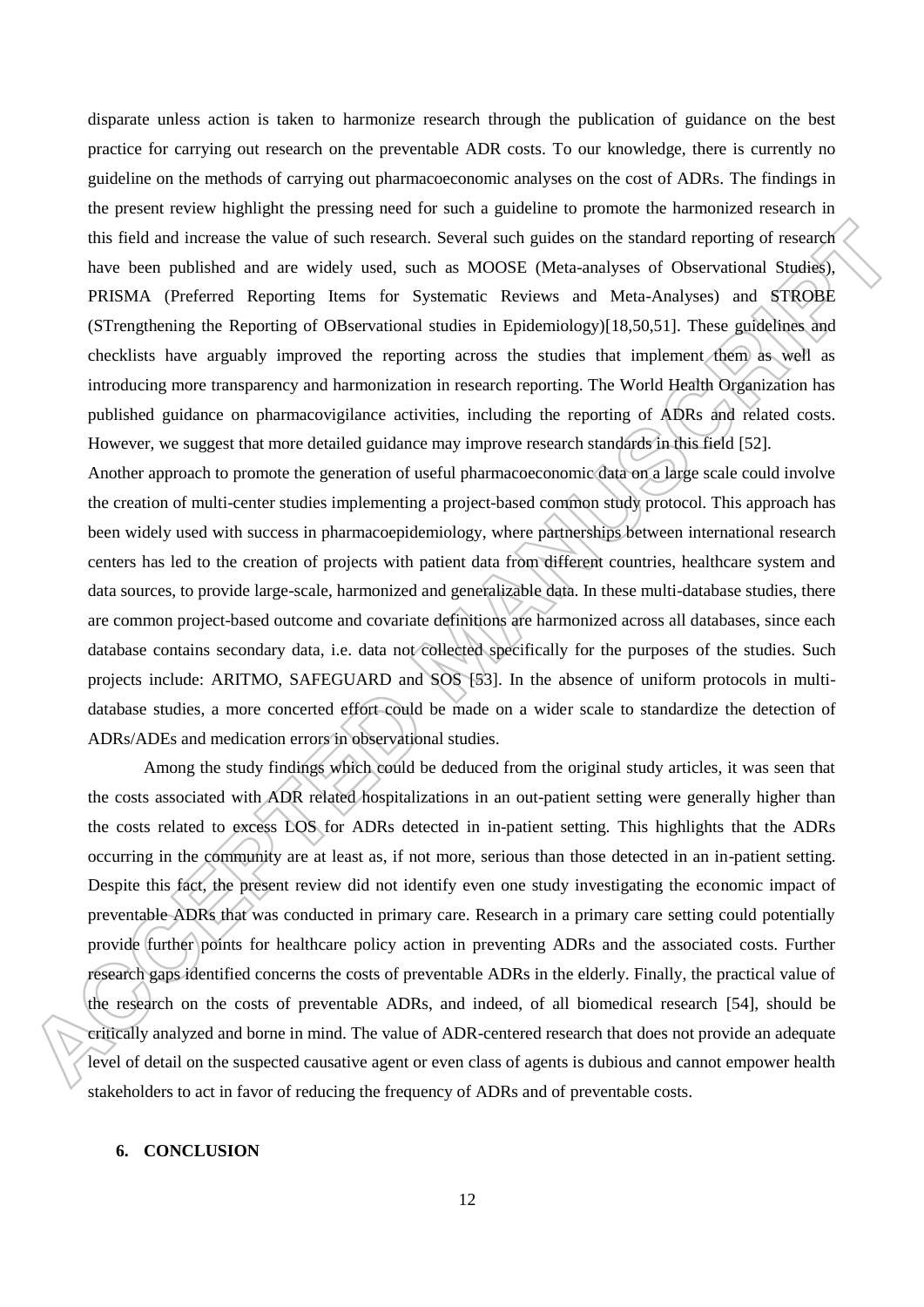Adverse drug reactions account for a large number of hospital admissions in out-patient settings as well as extended hospital stays, most of which are avoidable. Nevertheless, the methods used to quantify these preventable costs are so disparate that it is very difficult to understand the real economic impact of preventable ADRs. We recommend that future research should be more harmonized, either through the publication and implementation of detailed methodological and reporting guidelines and/or through multicenter studies implementing a shared study protocol.

#### **Funding**

This paper was not funded.

# **Declaration of interest**

The authors have no relevant affiliations or financial involvement with any organization or entity with a financial interest in or financial conflict with the subject matter or materials discussed in the manuscript. This includes employment, consultancies, honoraria, stock ownership or options, expert testimony, grants or patents received or pending, or royalties.

# **Reviewer disclosures**

Peer reviewers on this manuscript have no relevant financial or other relationships to disclose.

13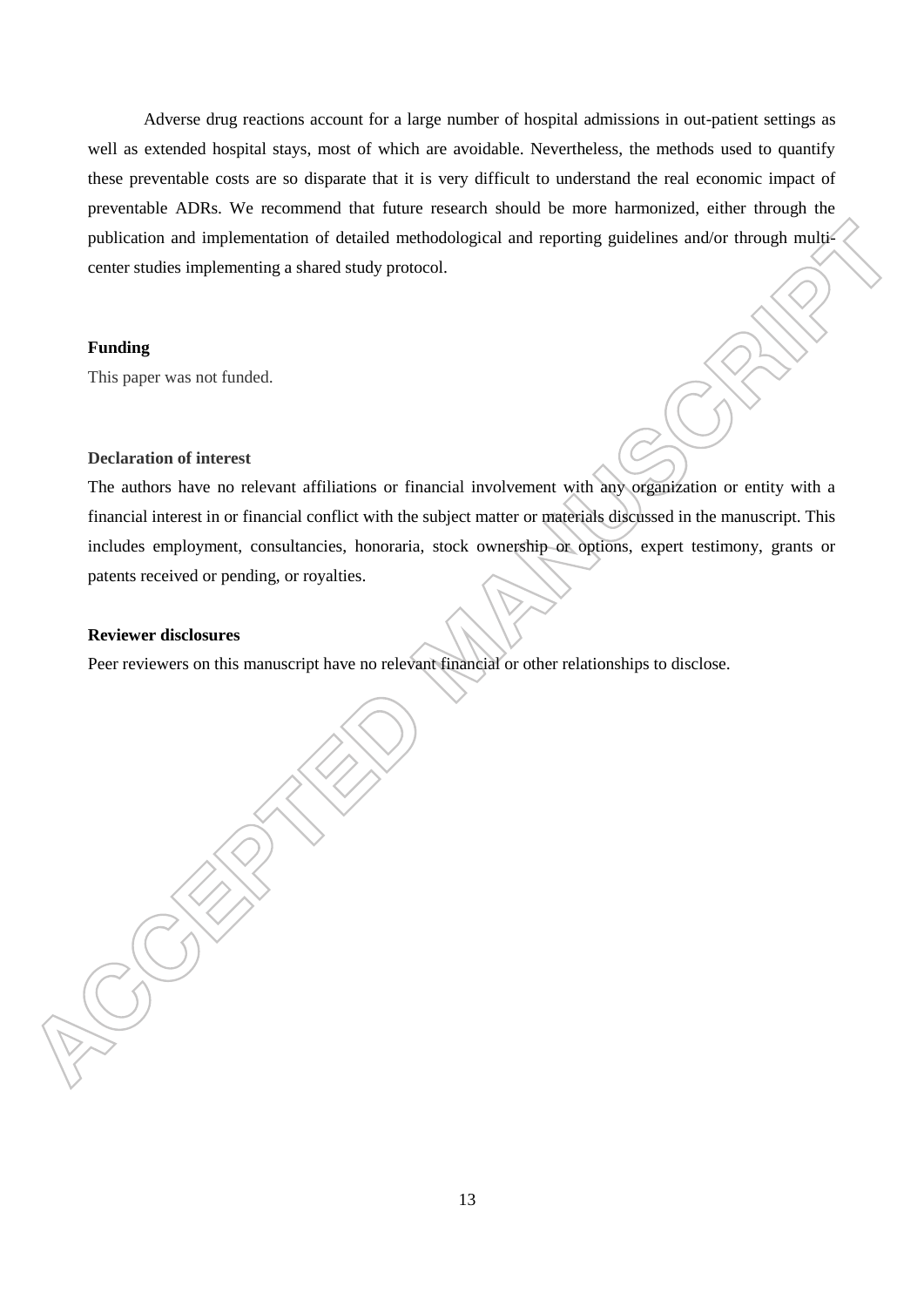#### **References**

#### Papers of special note have been highlighted as: \* of interest \*\* of considerable interest

1. Lazarou J, Pomeranz BH, Corey PN. Incidence of adverse drug reactions in hospitalized patients: a meta-analysis of prospective studies. JAMA. 1998;279:1200–5**.\* One of the first large-scale systematic reviews demonstrating the magnitude of ADR prevalence in the USA.**

2. Millar JS. Consultations owing to adverse drug reactions in a single practice. Br J Gen Pract. 2001;51:130–1.

3. Edwards IR, Aronson JK. Adverse drug reactions: definitions, diagnosis, and management. Lancet (London, England). 2000;356:1255–9.

4. European Medical Agency, Heads of Medicines Agencies. Guideline on good pharmacovigilance practices (GVP) Annex I - Definitions (Rev 3). Eur. Med. Agency Heads Med. Agencies. 2014. p. 1–24.

5. Nebeker JR, Yarnold PR, Soltysik RC, Sauer BC, Sims SA, Samore MH, et al. Developing indicators of inpatient adverse drug events through nonlinear analysis using administrative data. Med Care. 2007;

6. Chiatti C, Bustacchini S, Furneri G, Mantovani L, Cristiani M, Misuraca C, et al. The economic burden of inappropriate drug prescribing, lack of adherence and compliance, adverse drug events in older people: a systematic review. Drug Saf. 2012;35 Suppl 1:73–87.

7. Yu KH, Nation RL, Dooley MJ. Multiplicity of medication safety terms, definitions and functional meanings: When is enough enough? Qual Saf Heal Care. 2005;14:358–63. **\* Discusses challenges in ADR definitions.**

8. Shepherd G, Mohorn P, Yacoub K, May DW. D??c??s suite aux effets ind??sirables rapport??s aux ??tats Unis en utilisant les statistiques de l'??tat civil entre 1999-2006. Ann Pharmacother. 2012;46:169–75.

9. Bouvy JC, De Bruin ML, Koopmanschap MA. Epidemiology of Adverse Drug Reactions in Europe: A Review of Recent Observational Studies. Drug Saf. 2015. p. 437–53. **\*Review of observational studies describing the magnitude of ADR prevalence in Europe.**

10. Zed PJ. Drug-related visits to the emergency department. J. Pharm. Pract. 2005. p. 329–35.

11. Hepler CD, Strand LM. Opportunities and responsibilities in pharmaceutical care. Am J Hosp Pharm. 1990;47:533–43.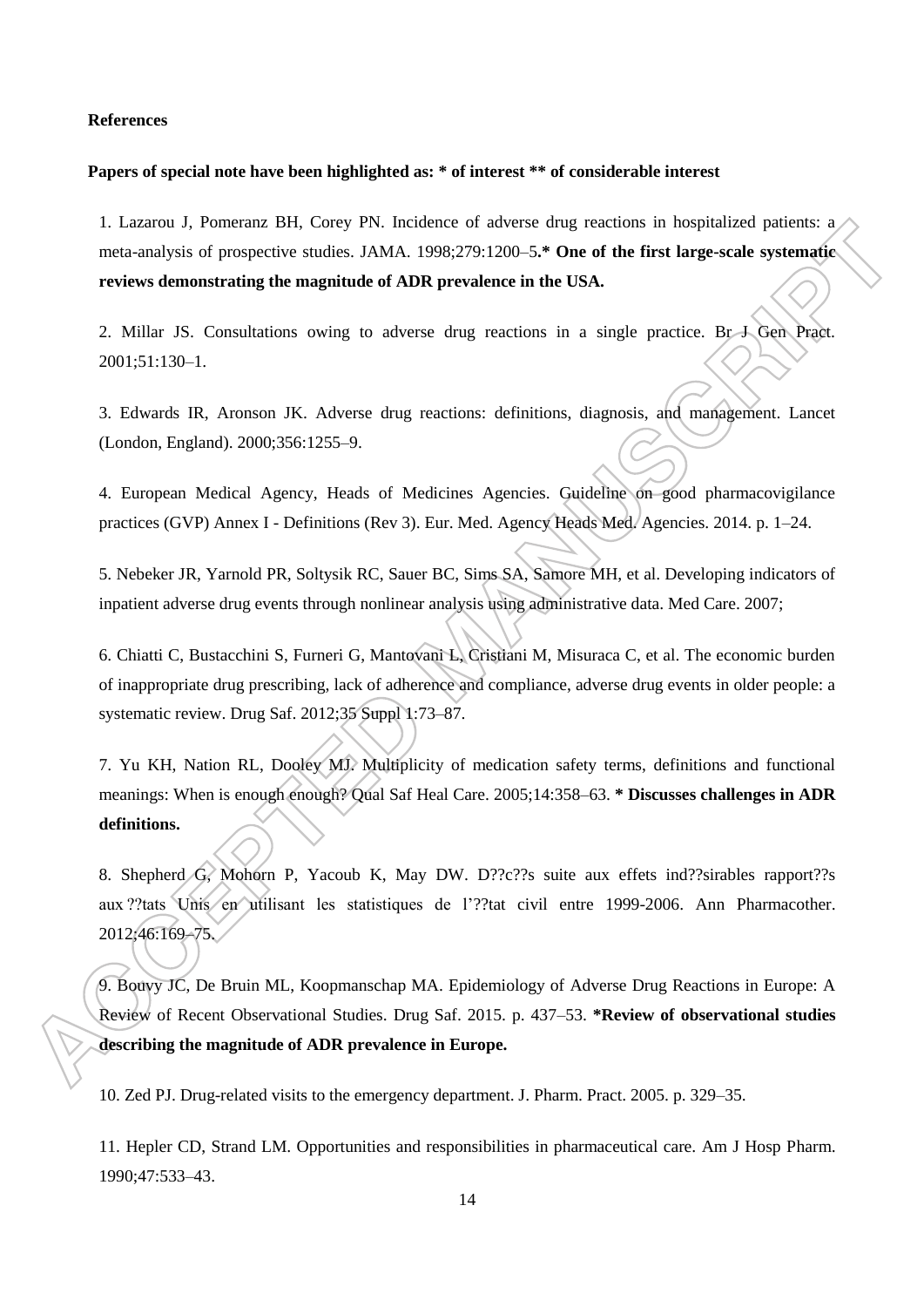12. Strand LM, Morley PC, Cipolle RJ, Ramsey R, Lamsam GD. Drug-related problems: their structure and function. Dicp. 1990;24:1093–7.

13. Muehlberger N, Schneeweiss S, Hasford J. Adverse drug reaction monitoring--cost and benefit considerations. Part I: frequency of adverse drug reactions causing hospital admissions. Pharmacoepidemiol Drug Saf. 1997;6 Suppl 3:S71-7.

14. Sultana J, Cutroneo P, Trifirò G. Clinical and economic burden of adverse drug reactions. J Pharmacol Pharmacother [Internet]. 2013;4:73. Available from: http://www.jpharmacol.com/text.asp?2013/4/5/73/120957

15. Williams ME, Pulliam CC, Hunter R, Johnson TM, Owens JE, Kincaid J, et al. The Short-Term Effect of Interdisciplinary Medication Review on Function and Cost in Ambulatory Elderly People. J. Am. Geriatr. Soc. 2004. p. 93–8.

16. Pirmohamed M. Adverse drug reactions as cause of admission to hospital: prospective analysis of 18 820 patients. Bmj [Internet]. 2004;329:15–9. Available from: http://www.bmj.com/cgi/doi/10.1136/bmj.329.7456.15 **\* One of the first studies to quantitatively describe the ADRs on a large scale and in depth.**

17. Batel Marques F, Penedones A, Mendes D, Alves C. A systematic review of observational studies evaluating costs of adverse drug reactions. Clinicoecon Outcomes Res. 2016;8:413–26.

18. Liberati A, Altman DG, Tetzlaff J, Mulrow C, Gøtzsche PC, Ioannidis JPA, et al. The PRISMA statement for reporting systematic reviews and meta-analyses of studies that evaluate health care interventions: Explanation and elaboration. Ann. Intern. Med. 2009.

19. Wasserfallen JB, Livio F, Buclin T, Tillet L, Yersin B, Biollaz J. Rate, type, and cost of adverse drug reactions in emergency department admissions. Eur J Intern Med. 2001;12:442–7.

20. Dormann H, Neubert A, Criegee-Rieck M, Egger T, Radespiel-Tröger M, Azaz-Livshits T, et al. Readmissions and adverse drug reactions in internal medicine: The economic impact. J Intern Med. 2004;255:653–63.

21. Bates D, Spell N, Cullen D, Burdick E, Laird N, Petersen L, et al. The costs of adverse drug events in hospitalized patients. Adverse Drug Events Prevention Study Group. JAMA. 1997;277:307–11.

22. Jha AK, Kuperman GJ, Rittenberg E, Teich JM, Bates DW. Identifying hospital admissions due to adverse drug events using a computer-based monitor. Pharmacoepidemiol Drug Saf. 2001;10:113–9.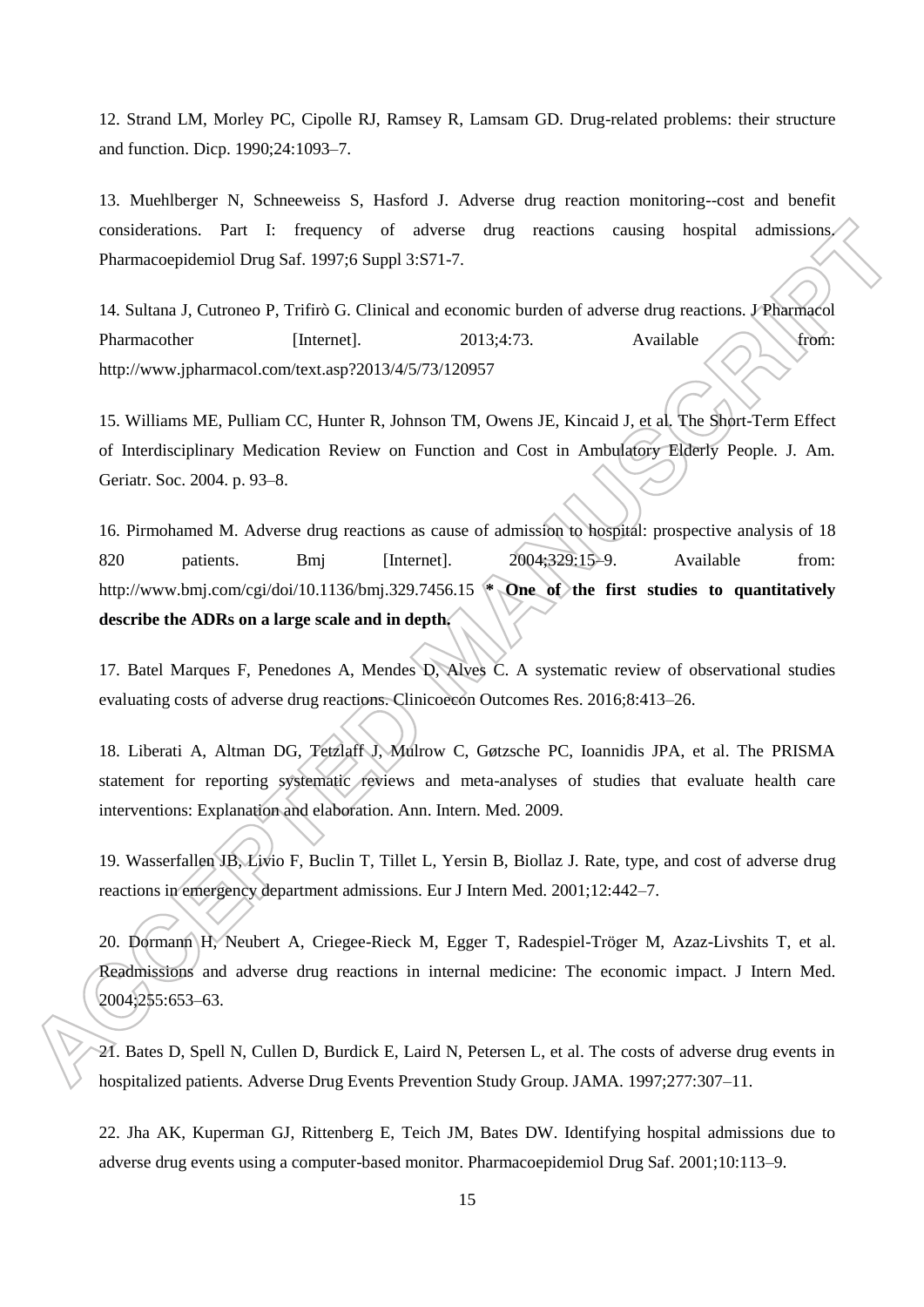23. Lagnaoui R, Moore N, Fach J, Longy-Boursier M, Bégaud B. Adverse drug reactions in a department of systemic diseases-oriented internal medicine: prevalence, incidence, direct costs and avoidability. Eur J Clin Pharmacol. 2000;56:181–6.

24. Rottenkolber D, Schmiedl S, Rottenkolber M, Farker K, Saljé K, Mueller S, et al. Adverse drug reactions in Germany: Direct costs of internal medicine hospitalizations. Pharmacoepidemiol Drug Saf. 2011;20:626–34.

25. Leendertse AJ, Van Den Bemt PMLA, Bart Poolman J, Stoker LJ, Egberts ACG, Postma MJ. Preventable Hospital Admissions Related to Medication (HARM): Cost analysis of the HARM study. Value Heal. 2011;14:34–40.

26. Meier F, Maas R, Sonst A, Patapovas A, Müller F, Plank-Kiegele B, et al. Adverse drug events in patients admitted to an emergency department: An analysis of direct costs. Pharmacoepidemiol Drug Saf. 2015;24:176–86.

27. Jolivot P-A, Pichereau C, Hindlet P, Hejblum G, Bigé N, Maury E, et al. An observational study of adult admissions to a medical ICU due to adverse drug events. Ann Intensive Care. 2016;6:9.

28. Rottenkolber D, Schmiedl S, Rottenkolber M, Thuermann PA, Hasford J. Drug-induced blood consumption: The impact of adverse drug reactions on demand for blood components in german departments of internal medicine. Basic Clin Pharmacol Toxicol. 2012;111:240–7.

29. Einbinder JS, Scully K. Using a clinical data repository to estimate the frequency and costs of adverse drug events. Proc AMIA Symp. 2001;9:154–8.

30. Field TS, Gilman BH, Subramanian S, Fuller JC, Bates DW, Gurwitz JH. The costs associated with adverse drug events among older adults in the ambulatory setting. Med Care. 2005;43:1171–6.

31. Hoonhout LHF, De Bruijne MC, Wagner C, Asscheman H, Der Wal G Van, Van Tulder MW. Nature, occurrence and consequences of medication-related adverse events during hospitalization: A retrospective chart review in the Netherlands. Drug Saf. 2010. p. 853–64.

32. Hug BL, Keohane C, Seger DL, Yoon C, Bates DW. The costs of adverse drug events in community hospitals. Jt Comm J Qual Patient Saf. 2012;38:120-6.

33. Perrone V, Conti V, Venegoni M, Scotto S, Esposti LD, Sangiorgi D, et al. Seriousness, preventability, and burden impact of reported adverse drug reactions in Lombardy emergency departments: A retrospective 2-year characterization. Clin Outcomes Res. 2014;6:505–14.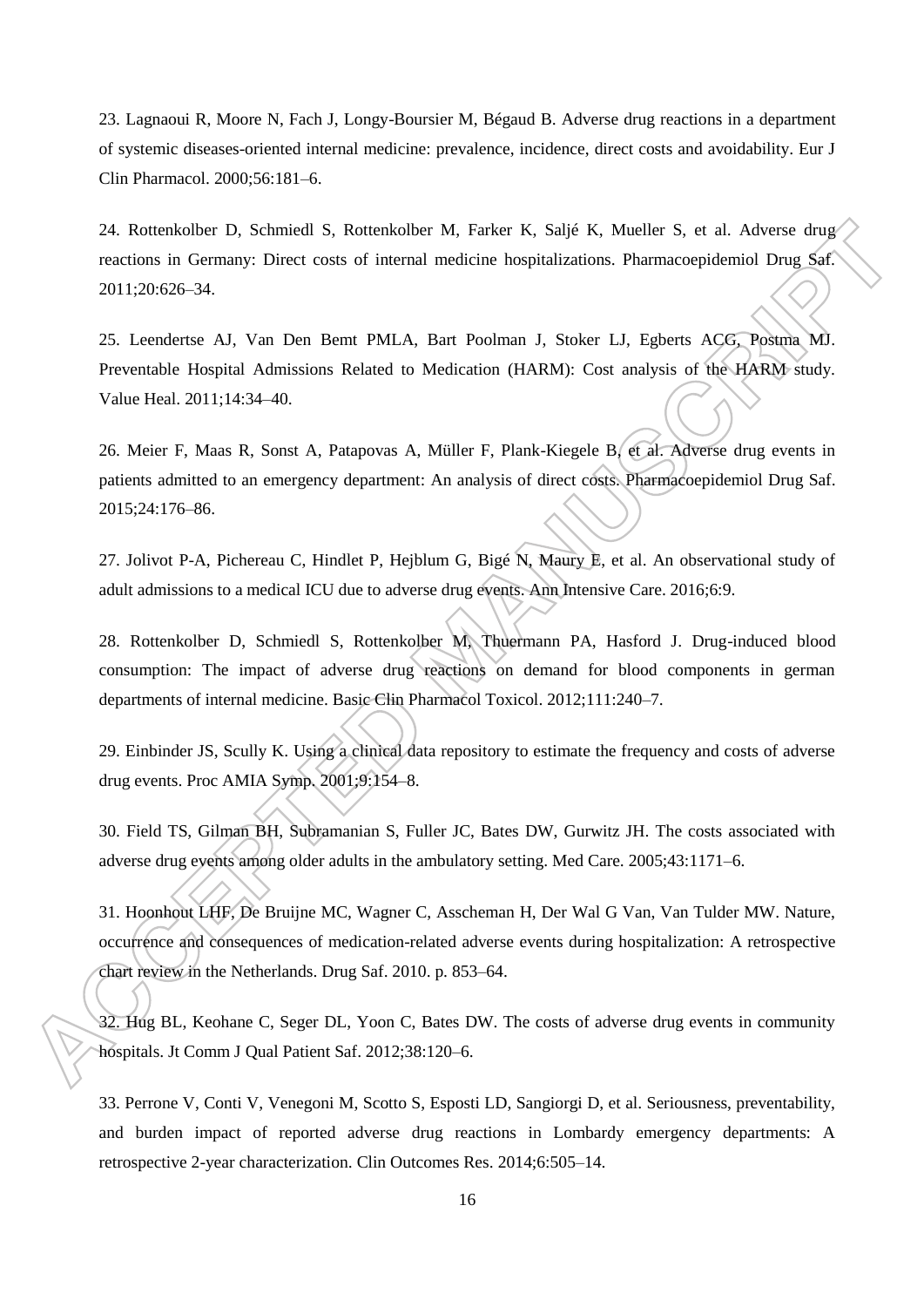34. Magdelijns FJH, Stassen PM, Stehouwer CDA, Pijpers E. Direct health care costs of hospital admissions due to adverse events in the Netherlands. Eur J Public Health. 2014;24:1028–33.

35. Gyllensten H, Hakkarainen KM, Hägg S, Carlsten A, Petzold M, Rehnberg C, et al. Economic impact of adverse drug events--a retrospective population-based cohort study of 4970 adults. PLoS One. 2014;9:e92061.

36. Dennehy CE, Kishi DT, Louie C. Drug-related illness in emergency department patients. Am J Heal Pharm. 1996;53:1422–6.

37. Schumock GT TJ. Focusing on the preventability of adverse drug reactions. Hosp Pharm. 1992;27:538– 40.

38. Naranjo CA, Busto U, Sellers EM, Sandor P, Ruiz I, Roberts EA, et al. A method for estimating the probability of adverse drug reactions. Clin Pharmacol Ther. 1981;30:239–45.

39. Anthierens S, Tansens A, Petrovic M, Christiaens T. Qualitative insights into general practitioners views on polypharmacy. BMC Fam Pract. 2010;11.

40. Digra KK, Pandita A, Saini GS, Bharti R. Pattern of Adverse Drug Reactions in Children Attending the Department of Pediatrics in a Tertiary Care Center: A Prospective Observational Study. Clin Med Insights Pediatr. 2015;9:CMPed.S29493.

41. Hakkarainen KM, Hedna K, Petzold M, Hägg S. Percentage of patients with preventable adverse drug reactions and preventability of adverse drug reactions - a meta-analysis. PLoS One. 2012;7.

42. Courtman BJ, Stallings SB. Characterization of drug-related problems in elderly patients on admission to a medical ward. Can J/Hosp Pharm. 1995;48:161-6.

43. Chan M, Nicklason F, Vial JH. Adverse drug events as a cause of hospital admission in the elderly. Intern Med J. 2001;31:199–205.

44. Franceschi M, Scarcelli C, Niro V, Seripa D, Pazienza AM, Pepe G, et al. Prevalence, Clinical Features and Avoidability of Adverse Drug Reactions as Cause of Admission to??a??Geriatric Unit. Drug Saf. 2008;31:545–56.

45. Thürmann PA. Methods and systems to detect adverse drug reactions in hospitals. Drug Saf [Internet]. 2001;24:961–8. Available from: http://link.springer.com/article/10.2165/00002018-200124130-00003

46. Bürkle T, Müller F, Patapovas A, Sonst A, Pfistermeister B, Plank-Kiegele B, et al. A new approach to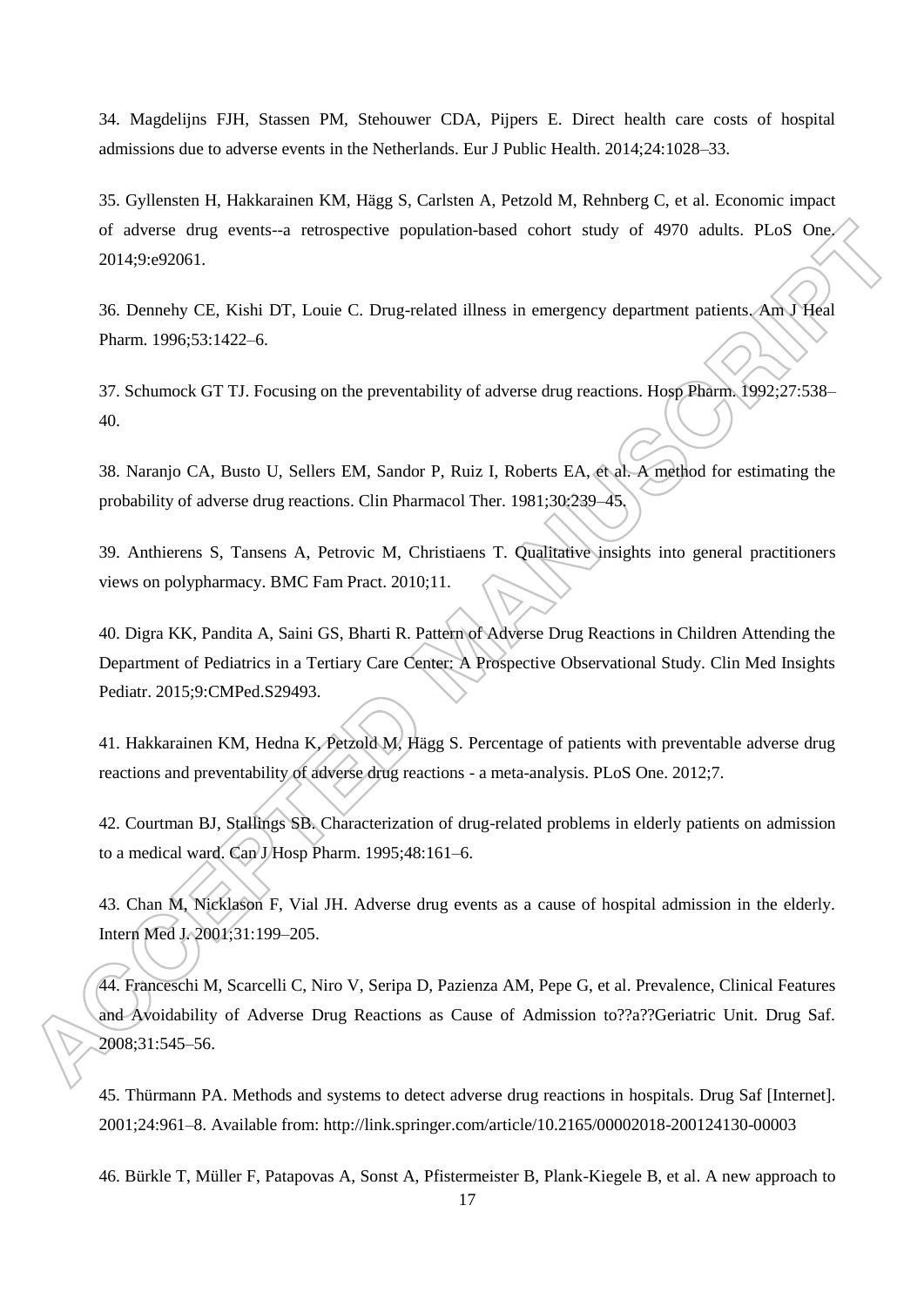identify, classify and count drug-related events. Br J Clin Pharmacol. 2013;76:56–68. **\* Discusses the challenges behind the definition and identification of ADRs,**

47. Davidson M, Schnaider Beeri M. Cost of Alzheimer's disease. Dialogues Clin Neurosci. 2000;2:157– 61.

48. Williamson PR, Altman DG, Bagley H, Barnes KL, Blazeby JM, Brookes ST, et al. The COMET Handbook: Version 1.0. Trials. 2017.

49. Beuscart JB, Knol W, Cullinan S, Schneider C, Dalleur O, Boland B, et al. International core outcome set for clinical trials of medication review in multi-morbid older patients with polypharmacy. BMC Med. 2018;

50. Stroup DF, Berlin JA, Morton SC, Olkin I, Williamson GD RD. MOOSE Guidelines for Meta-Analyses and Systematic Reviews of Observational Studies. Jama. 2000;283:2008–12.

51. Strobe. STROBE statement--checklist of items that should be included in reports of observational studies. Http://WwwStrobe-StatementOrg/IndexPhp?Id=Available-Checklists. 2008;1–2.

52. World Health Organization. WHO pharmacovigilance indicators: A practical manual for the assessment of pharmacovigilance systems. Who. 2014;

53. Trifirò G, Sultana J, Bate A. From Big Data to Smart Data for Pharmacovigilance: The Role of Healthcare Databases and Other Emerging Sources. Drug Saf. 2017;1–7.

54. Ioannidis JPA, Greenland S, Hlatky MA, Khoury MJ, Macleod MR, Moher D, et al. Increasing value and reducing waste in research design, conduct, and analysis. Lancet. 2014;383:166–75.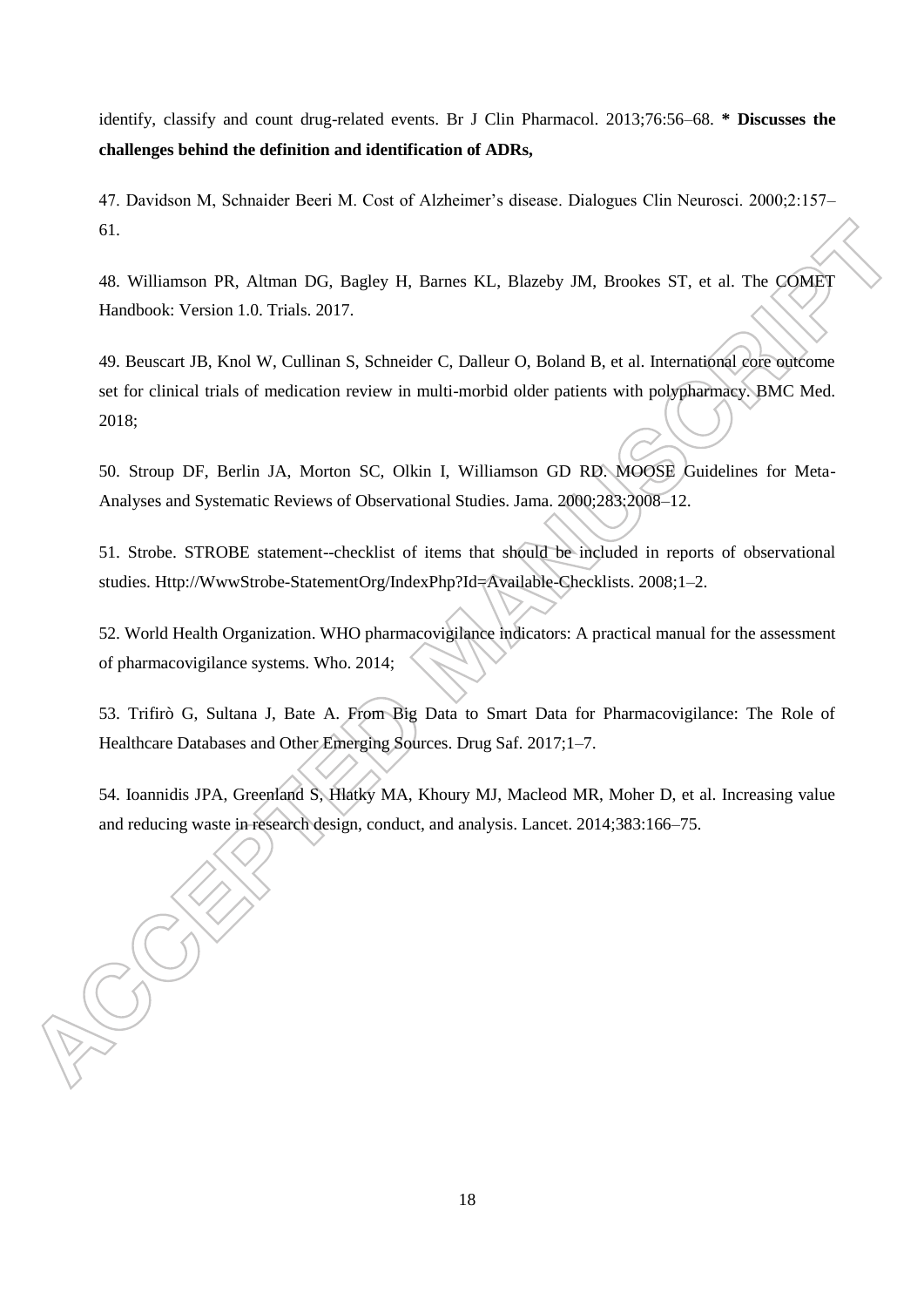**Table 1:** Summary of included studies. All numbers in brackets refer to percentages unless indicated otherwise.

|                                                 | All studies included in review |
|-------------------------------------------------|--------------------------------|
|                                                 | $N=18$                         |
| <b>Recency of publication</b>                   |                                |
| 2006-2016                                       | 10(55.6)                       |
| 1996-2005                                       | 8(44.4)                        |
| <b>Geographic setting</b>                       |                                |
| Europe                                          | 12(66.7)                       |
| <b>USA</b>                                      | 6(33.3)                        |
| Temporal aspect of study design                 |                                |
| Prospective<br>Retrospective                    | 10(55.6)<br>7(38.9)            |
| Ambiguous                                       | 1(5.5)                         |
| Observational aspect of study design            |                                |
| Cohort studies                                  | 9(50.0)                        |
| Chart reviews                                   | 7(38.9)                        |
| Case-control studies                            | 2(11.1)                        |
| <b>Clinical setting</b>                         |                                |
| Out-patient                                     | 8(44.4)                        |
| In-patient                                      | 6(33.3)                        |
| In-patient and out-patient                      | 4(22.3)                        |
| Adverse event definition employed               |                                |
| Adverse drug event                              | 10(55.6)                       |
| Adverse drug reaction                           | 6(33.3)                        |
| Drug-related illnesses                          | 1(5.6)                         |
| Medication-related adverse events               | 1(5.6)                         |
| <b>Evaluation of drug-event causality</b>       |                                |
| Yes, using quantitative method                  | 8(61.5)                        |
| Yes, using qualitative method                   | 5(38.5)                        |
| No<br><b>Event preventability assessment</b>    | 5(27.9)                        |
| Yes, using algorithms                           | 10(55.6)                       |
| Yes, using expert reviewers                     | 7(38.9)                        |
| Yes, using estimates from scientific literature | 1(5.6)                         |
| Specified suspected causative agents            |                                |
| Yes                                             | 7(38.9)                        |
| $\rm No$                                        | 11(61.1)                       |
|                                                 |                                |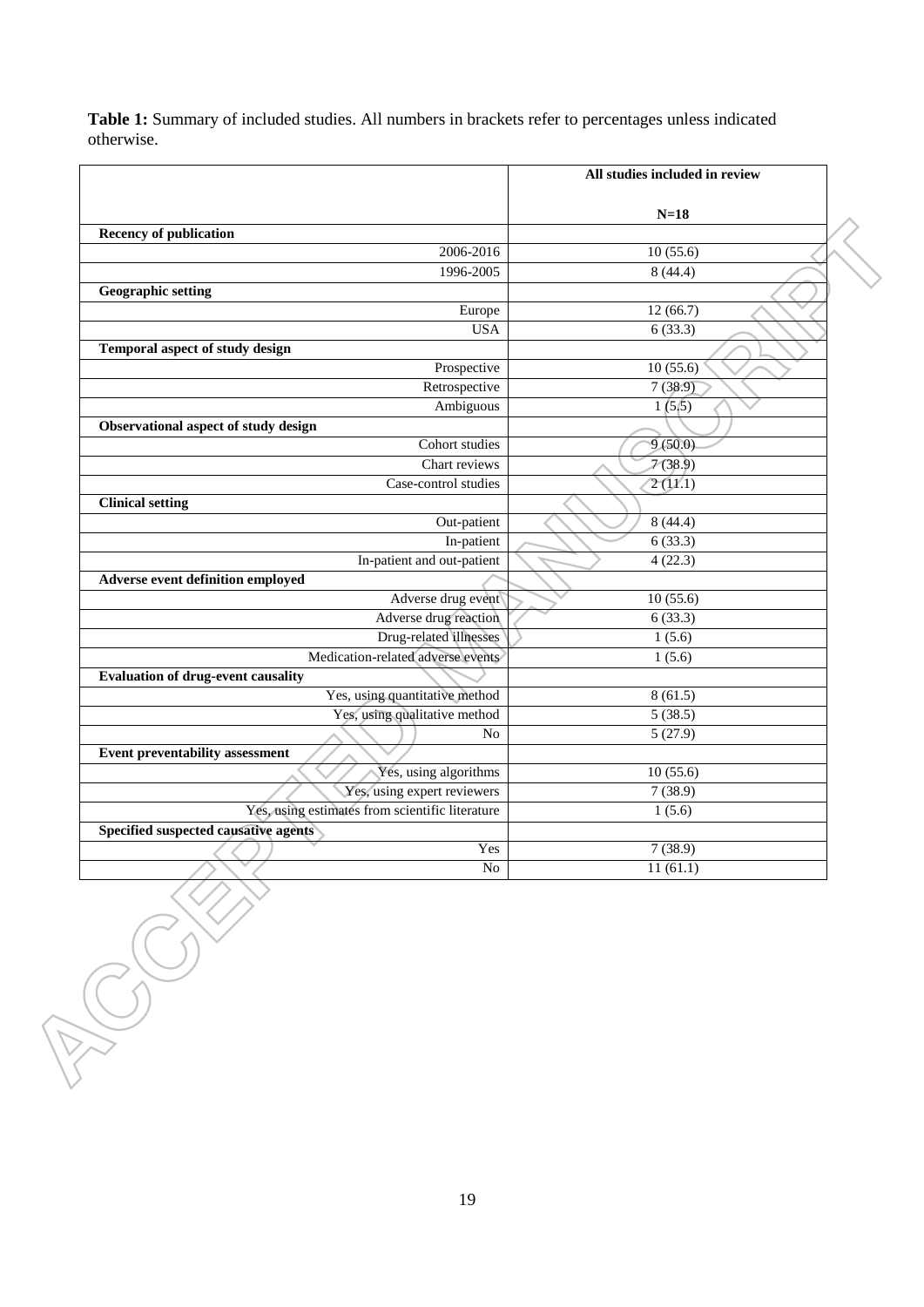RU

| Author, Year of                     |                                                                      |                                                                                                                                        | Population with drug-related                                                                                                                                     | <b>Characteristics of Patients</b>                |              |                    | <b>Duration of</b><br>study |  |
|-------------------------------------|----------------------------------------------------------------------|----------------------------------------------------------------------------------------------------------------------------------------|------------------------------------------------------------------------------------------------------------------------------------------------------------------|---------------------------------------------------|--------------|--------------------|-----------------------------|--|
| <b>Publication</b>                  | <b>Study design</b>                                                  | <b>Eligible study population</b><br>events                                                                                             |                                                                                                                                                                  | Age (years)                                       | F/M<br>ratio | Country            |                             |  |
| Hoonhout et al (2010)<br>$[31]$     | Retrospective chart<br>review                                        | 7,889 patients from 7,926 of 21<br>of the 101 Dutch acute care<br>hospitals with 744 AEs                                               | 140 patients with 148 (19.8% of<br>744) Medication-related AEs of<br>which 60 were preventable (41.0%)-                                                          | Mean age $\pm$ SD:<br>$68.0 \pm 15.0$             | 1.2          | <b>Netherlands</b> | 12 months                   |  |
| Leendertse et al (2011)<br>$[25]$   | Prospective, case-<br>control study                                  | 12,793 unplanned acute<br>admissions from 4 universities<br>and 17 general hospitals of<br>which 714 (5.6%) were<br>classified as HARM | 332 hospital admissions (46.0% of<br>714 HARM) were considered to be<br>due to potentially preventable ADR<br>corresponding to 331 patients                      | Mean age $\pm$ SD:<br>$70.0 \pm 17.0$             | $1.0*$       | Netherlands        | 12 months                   |  |
| Wasserfallen et al (2001)<br>$[19]$ | Prospective chart<br>review                                          | 4,840 Patients admitted to the<br>medical ED of a Swiss<br>University Hospital                                                         | 229 patients (7.1% of 3,195) with<br>ADRs of which 73 (32.0% of 229)<br>with a preventable ADR                                                                   | Mean age (min-<br>max range):<br>61.4 (16 to 93)  | 1.1          | Switzerland        | 6 months                    |  |
| Dormann et al (2004)<br>[20]        | Prospective cohort<br>study                                          | 630 Patients of 1 <sup>st</sup> IMD at the<br>University Hospital of Erlangen-<br>Nuremberg                                            | 145 (23.0% of 305) ADRs were<br>observed of which 135 (44.3% of<br>305) ADRs were considered<br>preventable; corresponding to 99<br>patients                     | Median age ±<br>SD: 57.0 ±16.6                    |              | Germany            | 18 months                   |  |
| Perrone et al (2014) [33]           | Retrospective cohort<br>study                                        | 2,561,400 ED admissions of 16<br>general hospitals only                                                                                | 8,862 ED admissions were ADR<br>related, of which 3,725 (42.0% of<br>8,862) were considered<br>preventable ADR; corresponding<br>number of patients not reported | Mean age ± SD:<br>$55.9 \pm 24.3$                 | 1.3          | Italy              | 24 months                   |  |
| Hug et al (2012) [32]               | Retrospective cohort<br>study                                        | 109,641 patients hospitalized in<br>six community hospitals                                                                            | 230 patients had one or more<br>ADEs, of whom 190 (82.6% of 230)<br>patients with preventable ADE that<br>had 217 ADEs                                           | Mean age (min-<br>max range):<br>63.2 (18 to 107) | 1.4          | <b>USA</b>         | 20 months                   |  |
| Bates et al (1997) [21]             | Nested case-control<br>study within a<br>prospective cohort<br>study | 4,108 admissions in 2 large<br>tertiary hospitals and a general<br>hospital, of which 247 ADEs<br>were identified in 207               | 70 (28.0% of 247) ADEs were<br>preventable corresponding number<br>of patients not reported                                                                      | Mean age $\pm$ SD:<br>$56.9 \pm 18.8$             | 0.9          | <b>USA</b>         | 6 months                    |  |

 $\sum_{i=1}^{n}$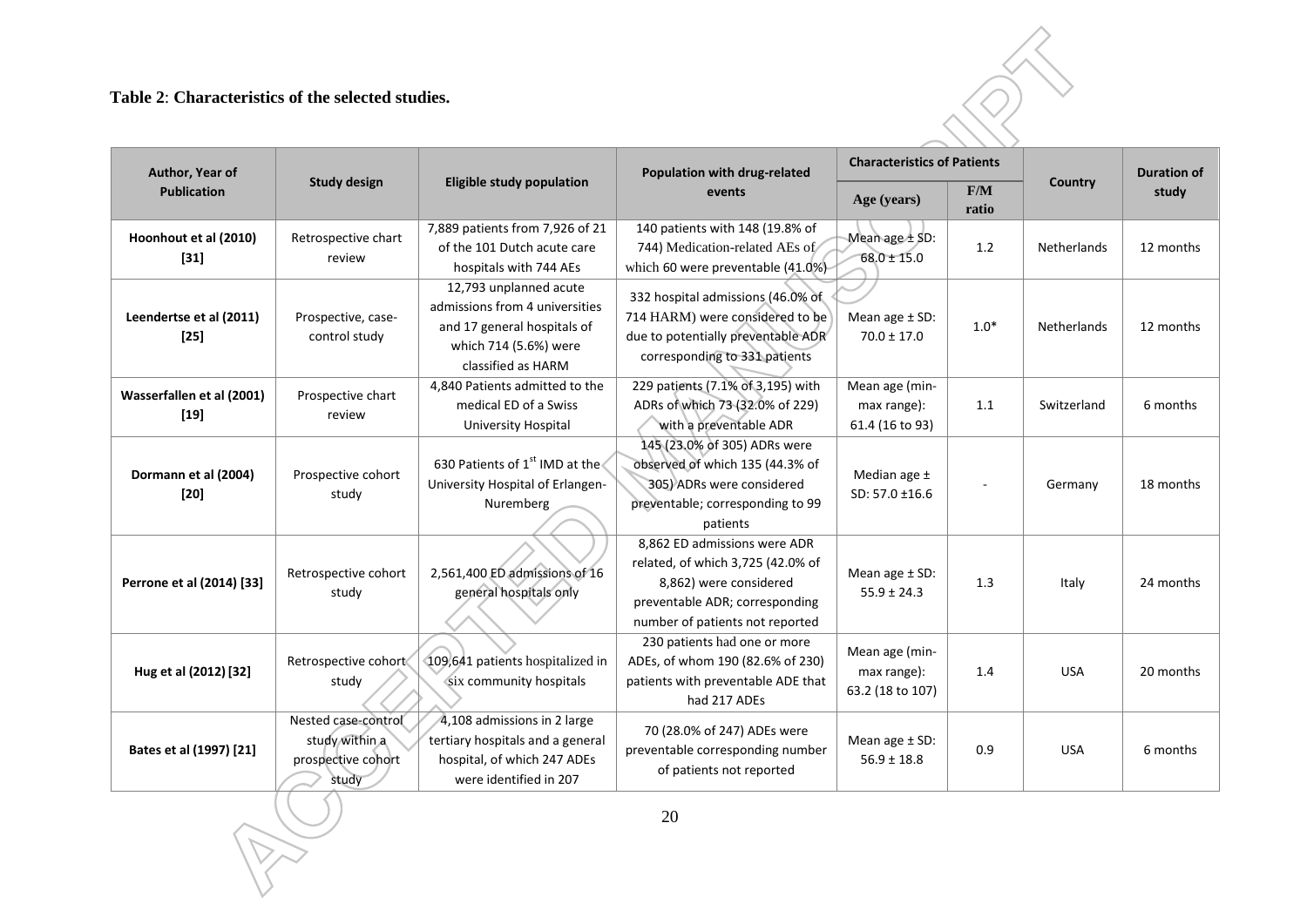|                                     |                               | admissions of 204 patients                                                                                                                                              |                                                                                                                                                                                                                           |                                                  |     |             |           |
|-------------------------------------|-------------------------------|-------------------------------------------------------------------------------------------------------------------------------------------------------------------------|---------------------------------------------------------------------------------------------------------------------------------------------------------------------------------------------------------------------------|--------------------------------------------------|-----|-------------|-----------|
| Einbinder et al (2001)<br>$[29]$    | Retrospective chart<br>review | 11,181 patients with ADE (data<br>from clinical and administrative<br>computer system of University<br>of Virginia, Department of<br><b>Health Evaluation Sciences)</b> | 3,533 (31.5% of 11,181) patients<br>had experienced one or more<br>preventable ADEs                                                                                                                                       |                                                  |     | <b>USA</b>  | 48 months |
| Meier et al (2014) [26]             | Prospective cohort<br>study   | 2,262 Patients admitted to ED                                                                                                                                           | 366 patients (16.2%) had one or<br>more caADEs, of whom 227 (62.0%<br>of 366) had caADEs were classified<br>as preventable                                                                                                | Mean age ± SD:<br>$72.8 \pm 15.7$                | 1.4 | Germany     | 3 months  |
| Lagnaoui et al (2000) [23]          | Prospective cohort<br>study   | 444 patients admitted to IMD                                                                                                                                            | 116 (26.1% of 444) patients had<br>one or more ADR and 31 patients<br>had 32 ADRs leading to<br>hospitalization; 8 (25.0% of 32)<br>ADRs were considered preventable;<br>corresponding number of patients<br>not reported | Mean age (min-<br>max range): 59.0<br>(15 to 94) | 1.1 | France      | 4 months  |
| Rottenkolber et al (2011)<br>$[24]$ | Prospective chart<br>review   | 1,834 patients admitted to IMD                                                                                                                                          | 368 (20.1% of 1,834) patients had<br>an ADR classified as preventable                                                                                                                                                     | Mean age ± SD:<br>$71.0 \pm 14.7$                | 1.4 | Germany     | 24 months |
| Jolivot et al (2016) [27]           | Prospective cohort<br>study   | 743 admissions for 701 patients                                                                                                                                         | 173 (23.3% of 743) admissions<br>were due to an ADE; 102 (13.7% of<br>743) admissions were related to<br>preventable ADE                                                                                                  | Median age<br>(IQR): 65.0<br>(51.0; 78.0)        | 0.7 | France      | 12 months |
| Magdelijns et al (2014)<br>$[34]$   | Retrospective chart<br>review | 284 patients with 324<br>admissions due to a health<br>care-related AE from IMD after<br>ED admission                                                                   | 90 (27.0% of 324) admissions due<br>to a drug related AE were judged<br>preventable; corresponding<br>number of patients not reported                                                                                     | Mean age $\pm$ SD:<br>$66.0 \pm 16.0$            | 1.0 | Netherlands | 5 months  |
| Rottenkolber et al (2012)<br>$[28]$ | Prospective chart<br>review   | 6,099 patients admitted to IMD<br>of 4 regional pharmacovigilance<br>centers in German hospitals<br>due to an outpatient ADR                                            | 1,170 (19.2% of 6,099) patients<br>with one or more preventable ADR                                                                                                                                                       | Mean age ± SD:<br>$70.2 \pm 15.7$                | 1.5 | Germany     | 84 months |
| Dennehy et al (1996) [36]           | Chart review**                | 1,260 admissions to ED                                                                                                                                                  | 49 (3.9%) ED admissions were DRI;<br>33 (67.3% of 49) DRI were                                                                                                                                                            | Mean age ± SD:<br>$41.7 \pm 22.5$                |     | <b>USA</b>  | 12 months |
|                                     |                               |                                                                                                                                                                         | 21                                                                                                                                                                                                                        |                                                  |     |             |           |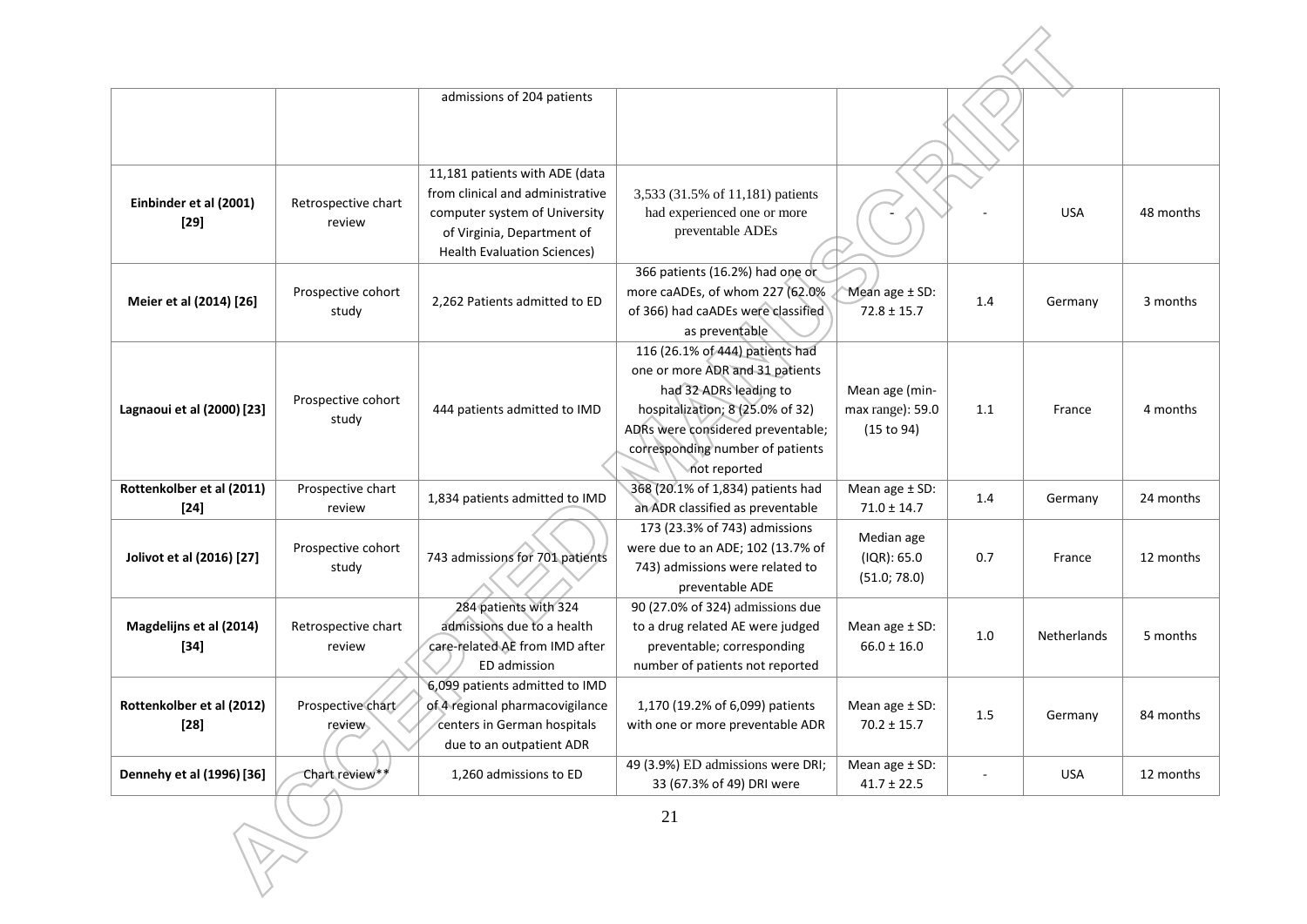|                         |                      |                                 | considered preventable;                                       |     |            |           |
|-------------------------|----------------------|---------------------------------|---------------------------------------------------------------|-----|------------|-----------|
|                         |                      |                                 | corresponding to 33 patients                                  |     |            |           |
|                         |                      | 76 (2.3% of 3,238) admissions   | 21.2 (28.0 % of 76) admissions                                |     |            |           |
|                         | Prospective cohort   | to 9 secondary care units (2    | caused by an ADE were                                         |     |            | 8 months  |
| Jha et al (2001) [22]   | study                | MICU, 1 SICU, 4 MGCU and 2      | preventable; corresponding number                             |     |            |           |
|                         |                      | SGCU) were caused by an ADE     | of patients not reported                                      |     |            |           |
|                         |                      | 1,225 ADE in 1,210 patients     | 323 (26.3% of 1,225) ADE were                                 |     |            |           |
| Field et al(2005) [30]  | Retrospective cohort | enrolled in a Medicare + Choice | preventable; corresponding number<br>$\overline{\phantom{0}}$ | 1.5 | <b>USA</b> | 12 months |
|                         | study                | $Plan***$                       | of patients not reported                                      |     |            |           |
|                         |                      | 4,970 adults in a Swedish       | 596 (12.0% of 4,970) patients with                            |     |            |           |
| Gyllensten et al (2014) | Retrospective cohort | county council (data from       | at least one ADE. In 278 patients                             | 1.5 | Sweden     | 3 months  |
| [35]                    | study                | medical records)                | (46.6% of 596) ADE were                                       |     |            |           |
|                         |                      |                                 | considered preventable                                        |     |            |           |

#### **Abbreviations**

AE: Adverse Event; ADE: Adverse Drug Event; caADEs: Community-Acquired Adverse Drug Events; ADR: Adverse Drug Reaction; ED: Emergency Department; F/M ratio: female to male ratio; DRI: Drug-Related Illnesses; IMD: Internal Medicine Departments, MICU: Medical Intensive Care Unit; MGCU: Medical General Care Unit; SGCU: Surgical General Care Unit; SICU: Surgical Intensive Care Unit; SD: Standard Deviation; USA: United States of America.

#### **Legend**

\*Data derived from previous publications [47] of the author.

\*\* Unclear whether retrospective or prospective.

\*\*\* Medicare Choice Plan health insurance.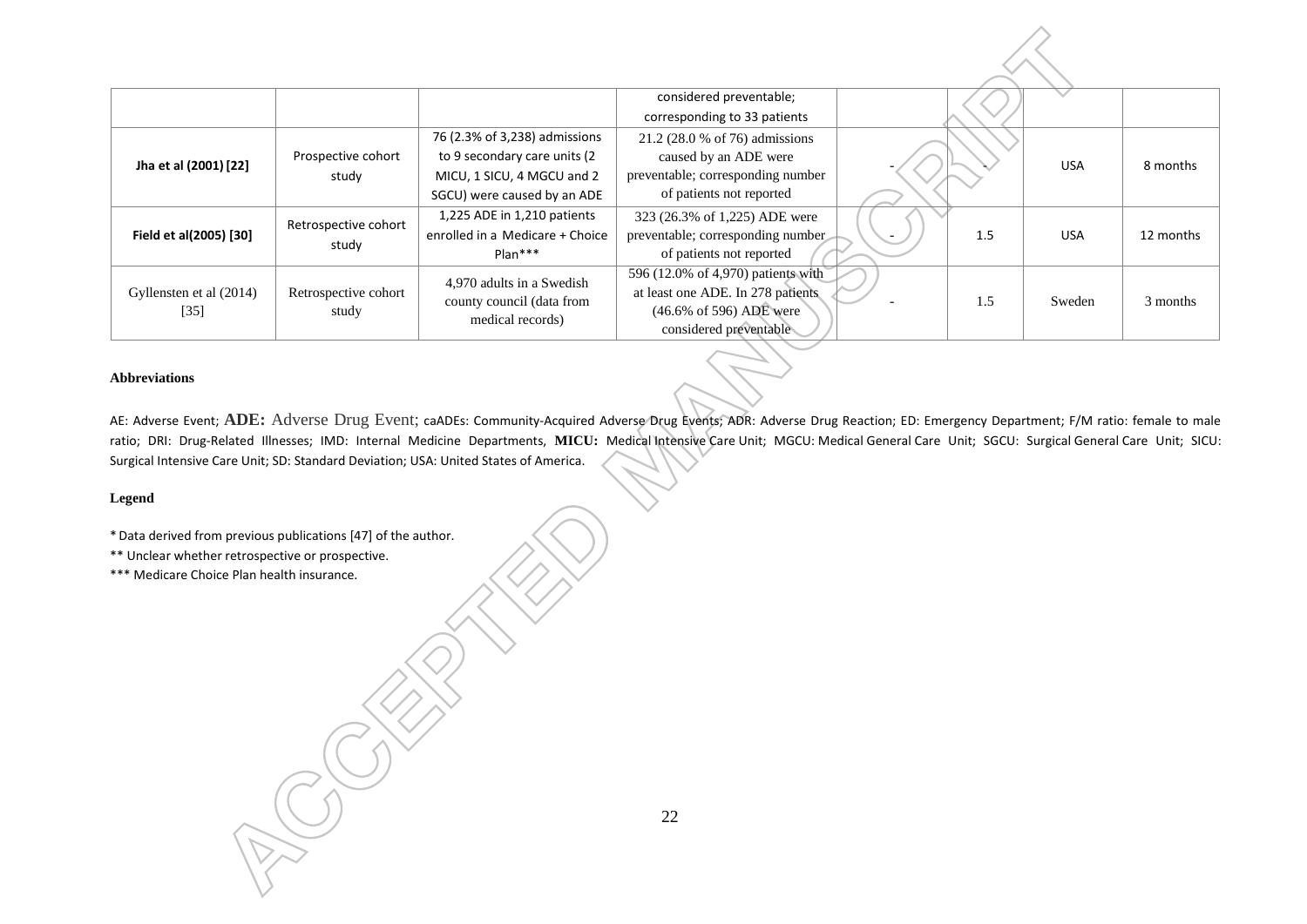RUCIO

|                    |                                    | Table 3: Overview of adverse drug reactions investigated in the included studies.                                                                                                                                                                                                                                                                                                                                                                                                    |                         |                                                                                                                         |                                                                |
|--------------------|------------------------------------|--------------------------------------------------------------------------------------------------------------------------------------------------------------------------------------------------------------------------------------------------------------------------------------------------------------------------------------------------------------------------------------------------------------------------------------------------------------------------------------|-------------------------|-------------------------------------------------------------------------------------------------------------------------|----------------------------------------------------------------|
|                    | <b>Author, Year of Publication</b> | <b>Suspected Drug(s)</b>                                                                                                                                                                                                                                                                                                                                                                                                                                                             | <b>Type of</b><br>Event | <b>Causality Assessment</b>                                                                                             | <b>Preventability Assessment</b>                               |
|                    | Hoonhout et al (2010) [31]         | Over 50% of all MRAE related to NSAID, antiplatelet drug<br>associated with NSAIDs, and anticoagulants were<br>preventable                                                                                                                                                                                                                                                                                                                                                           | <b>MRAE</b>             | Consensual Expert judgment<br>based on supportive<br>questions*                                                         | Consensual Expert judgement based<br>on supportive questions** |
|                    | Hug et al (2012) [32]              |                                                                                                                                                                                                                                                                                                                                                                                                                                                                                      | <b>ADE</b>              | Not performed/reported                                                                                                  | Clinical judgement of physician<br>reviewers                   |
|                    | Bates et al (1997) [21]            | The largest proportion of preventable ADEs was caused by:<br>· Analgesic drugs (29.0%)<br>· Sedative drugs $(10.0\%)$<br>· Antibiotic drugs (9.0%)<br>· Antipsychotic drugs $(7.0\%)$                                                                                                                                                                                                                                                                                                | <b>ADE</b>              | Not performed/reported                                                                                                  | Clinical judgement of physician<br>reviewers                   |
|                    | Einbinder et al (2001) [29]        |                                                                                                                                                                                                                                                                                                                                                                                                                                                                                      | $\mbox{ADE}$            | Not performed/reported                                                                                                  | Not performed***                                               |
| In-patient setting | Jolivot et al (2016) [27]          | Preventable ADEs were most commonly due to:<br>Antineoplastic/immunomodulating agents $(n=3; 3%)$<br>Cardiovascular system agents ( $n = 36$ ; 30%)<br>Blood and blood-forming organ agents ( $n = 20$ ; 17%)<br>Nervous system agents $(n=30, 25\%)$<br>Systemic hormonal preparations ( $n=9$ ; 8%)<br>Anti-infectives for systemic use $(n=7, 6\%)$<br>Alimentary tract/metabolism agents $(n=4; 3%)$<br>Musculoskeletal system agents ( $n=6$ ; 5%)<br>Other agents $(n=4; 3\%)$ | <b>ADE</b>              | · French official method by<br>Begaud et al (1985) [6]<br>· Naranjo algorithm [7]<br>· Karch and Lasagna<br>methods [8] | Schumock and Thornton's criteria [9]                           |
|                    | Magdelijns et al (2014) [34]       |                                                                                                                                                                                                                                                                                                                                                                                                                                                                                      | $\mbox{ADE}$            | Not performed/reported                                                                                                  | Schumock and Thornton's criteria [9]                           |
|                    | Leendertse et al (2011) [25]       |                                                                                                                                                                                                                                                                                                                                                                                                                                                                                      | ADE                     | Kramer et al algorithm<br>(adjusted version) [12]                                                                       | Schumock and Thornton's criteria [9]                           |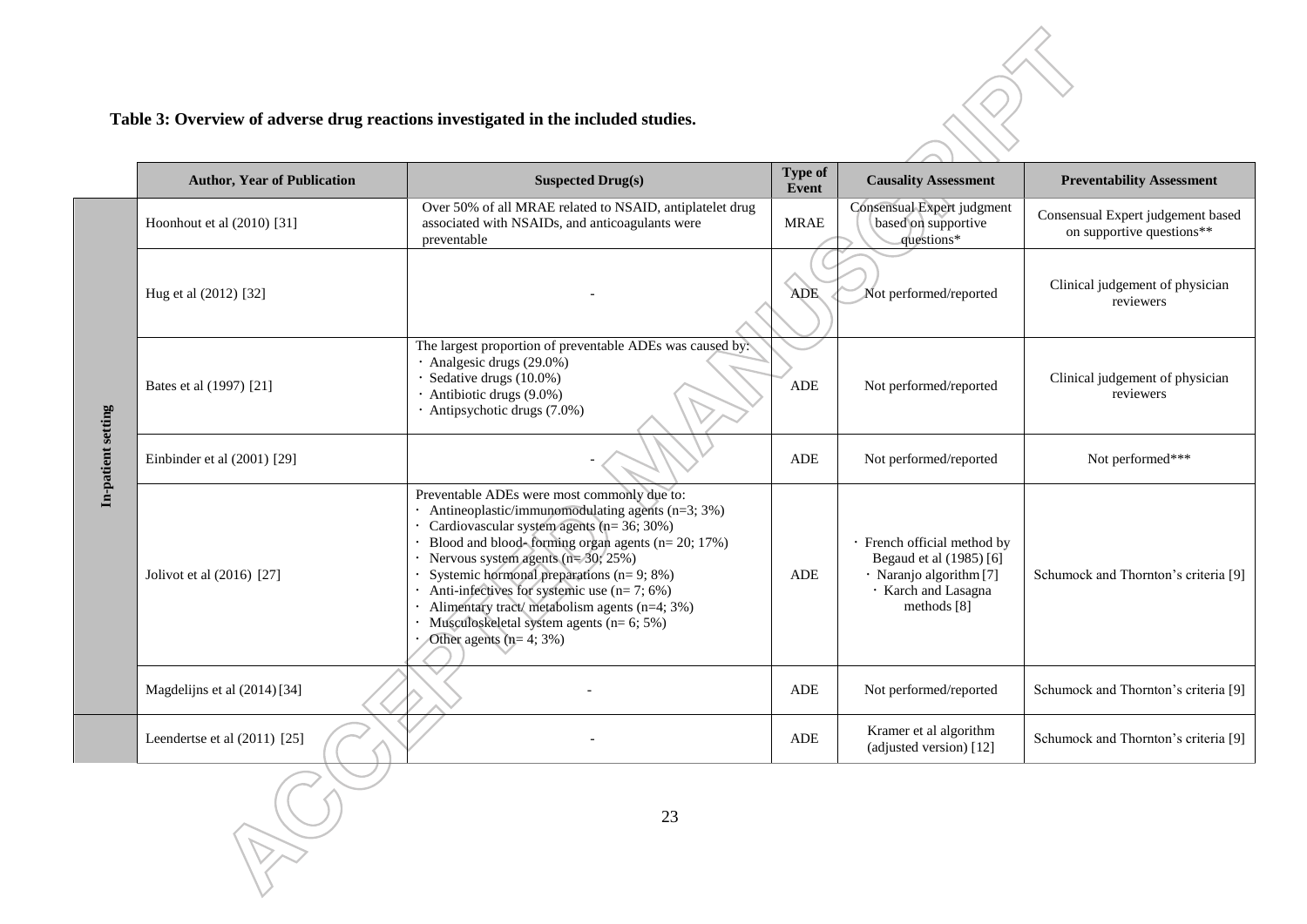| setting<br>Out-patient | Wasserfallen et al (2001) [19] | Preventable ADR were related to:<br>· Psycholeptic drugs (60% of 18);<br>· Antidiabetic drugs (56% of 17);<br>· Psychoanalytic drugs (47% of 13);<br>· Analgesic drugs (44% of 30);<br>· Cardiotonic drugs (44% of 21);<br>· Diuretic drugs (43% of 23);<br>$\cdot$ NSAID (42% of 30);<br>$\cdot$ Hypotensive drugs (35% of 27);<br>· Anticoagulant drugs (31% of 31);<br>· Corticosteroid drugs (27% of 14);<br>· Beta-blocker drugs (20% of 5);<br>· Sexual steroid drugs (19% of 9);<br>· Antibiotic drugs (19% of 16);<br>· Cytostatic drugs (4% of 84) | <b>ADR</b> | WHO Probability Scale [14] | Specific ten-item questionnaire<br>developed by the study authors [15] |
|------------------------|--------------------------------|-------------------------------------------------------------------------------------------------------------------------------------------------------------------------------------------------------------------------------------------------------------------------------------------------------------------------------------------------------------------------------------------------------------------------------------------------------------------------------------------------------------------------------------------------------------|------------|----------------------------|------------------------------------------------------------------------|
|                        | Perrone et al (2014) [33]      | Probably/definitely preventable ADR were related to:<br>• Warfarin (n= 355; 48.6%);<br>· Acetylsalicylic acid ( $n = 323$ ; 34.5%);<br>· Amoxicillin-clavulanate ( $n = 282$ ; 32.1%);<br>$\cdot$ Insulins and analogues (n= 250; 66.3%);<br>• Ketoprofen (n= 153; 43.3%);<br>• Ibuprofen (n=95; 38.8%);<br>• Diclofenac (n= 96; 49.7%);<br>• Amoxicillin (n= $186; 38.8\%$ );<br>· Acetaminophen ( $n = 54$ ; 29.7%);<br>· Levofloxacin ( $n=55$ ; 32.0%)                                                                                                  | <b>ADR</b> | Naranjo algorithm [7]      | Schumock and Thornton's criteria [9]                                   |

COV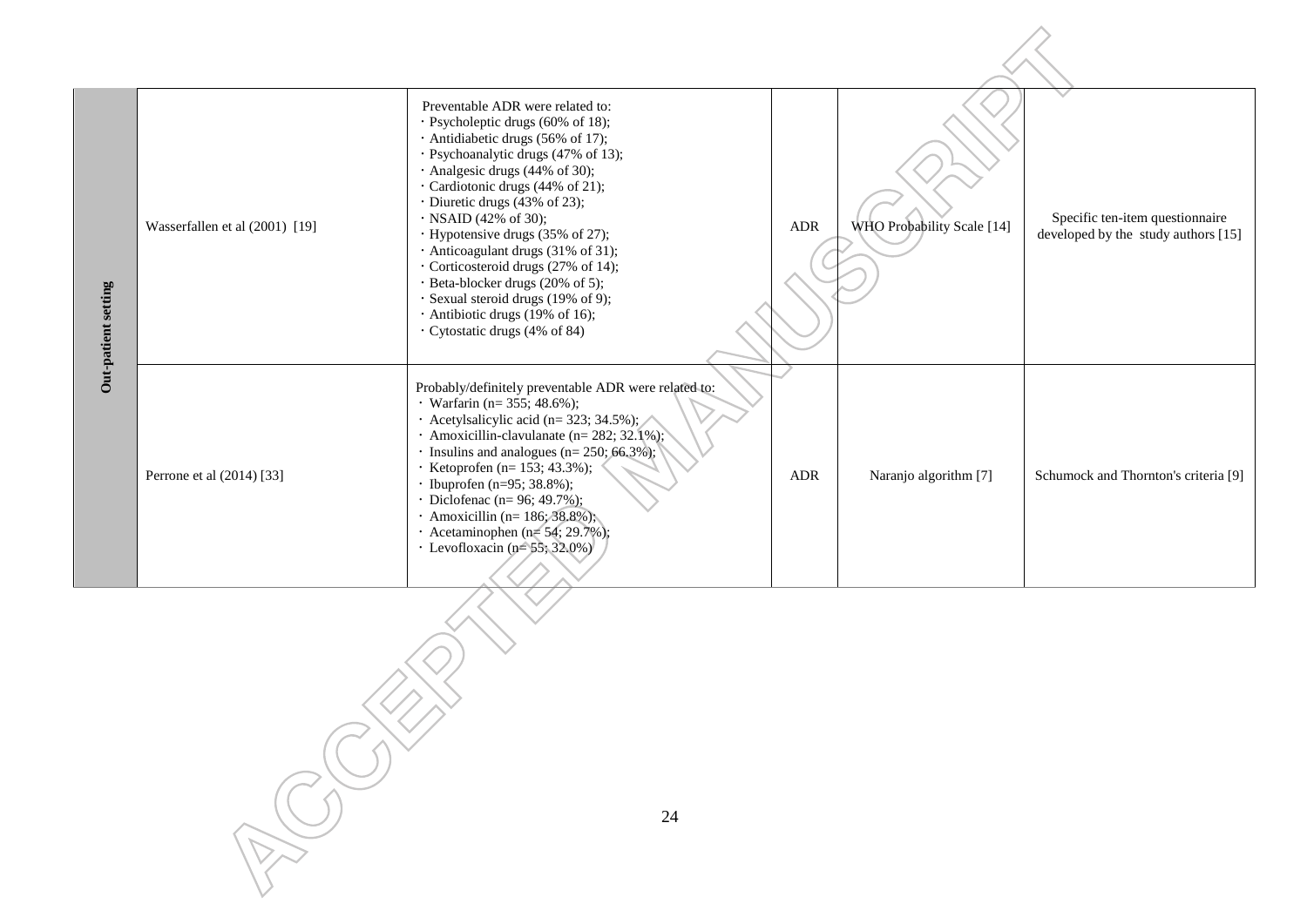|                                              | Meier et al (2014) [26]        | Preventable ADEs were most commonly due to:<br>· Antithrombotic agents (60.9% of 69);<br>· Beta blocking agents (76.9% of 65);<br>· Antipsychotics (77.1% of 48);<br>$\cdot$ High ceiling diuretics (75.0% of 44);<br>$\cdot$ Antidepressant drugs (86.0% of 43);<br>$\cdot$ ACE inhibitors (87.2% of 39);<br>· Anti-inflammatory and non-steroidal anti-rheumatics<br>$(69.7\% \text{ of } 33);$<br>· Dopaminergic agents (94.4% of 18);<br>· Selective calcium channel blockers (100% of 18);<br>$\cdot$ Insulins and analogues (47.1% of 17);<br>• Others $(56.7\% \text{ of } 190)$ | ADE              | WHO Probability Scale [14]                           | Schumock and Thornton's criteria [9]                                                                                                                                        |
|----------------------------------------------|--------------------------------|-----------------------------------------------------------------------------------------------------------------------------------------------------------------------------------------------------------------------------------------------------------------------------------------------------------------------------------------------------------------------------------------------------------------------------------------------------------------------------------------------------------------------------------------------------------------------------------------|------------------|------------------------------------------------------|-----------------------------------------------------------------------------------------------------------------------------------------------------------------------------|
|                                              | Rottenkolber et al (2011) [24] |                                                                                                                                                                                                                                                                                                                                                                                                                                                                                                                                                                                         | ADR <sup>/</sup> | French official method by<br>Begaud et al (1985) [6] | Schumock and Thornton's criteria [9]<br>·Hartwig and Siegel Scale [19]                                                                                                      |
|                                              | Rottenkolber et al (2012) [28] |                                                                                                                                                                                                                                                                                                                                                                                                                                                                                                                                                                                         | <b>ADR</b>       | French official method by<br>Begaud et al (1985) [6] | · Schumock and Thornton's criteria [9]<br>· Hartwig and Siegel Scale [19]                                                                                                   |
|                                              | Dennehy et al (1996) [36]      |                                                                                                                                                                                                                                                                                                                                                                                                                                                                                                                                                                                         | <b>DRI</b>       | Expert judgement of<br>reviewers                     | Expert judgement (DRI were<br>considered preventable if they could<br>have been avoided through<br>appropriate prescribing, outpatient<br>monitoring or patient compliance) |
|                                              | Jha et al (2001) [22]          | Of the 21 preventable ADE admissions, seven involved<br>cardiovascular agents, four involved antiepileptic<br>medications, two involved antibiotics and two involved<br>anticoagulants. Digoxin was the single most commonly<br>involved agent, contributing to four preventable admissions                                                                                                                                                                                                                                                                                             | ADE              | Expert judgement of<br>reviewers                     | Expert judgement of physician<br>reviewers. (ADE were considered<br>preventable if they were due to an<br>error or were preventable by any<br>means available)              |
|                                              | Field et al (2005) [30]        |                                                                                                                                                                                                                                                                                                                                                                                                                                                                                                                                                                                         | <b>ADE</b>       | Expert judgement of<br>reviewers                     | Expert judgement of physician<br>reviewers. (ADE were considered<br>preventable if they were due to an<br>error or were preventable by any<br>means available)              |
| In-patient<br>and out-<br>patient<br>setting | Dormann et al (2004)**** [20]  |                                                                                                                                                                                                                                                                                                                                                                                                                                                                                                                                                                                         | <b>ADR</b>       | Naranjo algorithm [7]                                | Schumock and Thornton's criteria [9]                                                                                                                                        |
|                                              | Lagnaoui et al (2000) [23]     |                                                                                                                                                                                                                                                                                                                                                                                                                                                                                                                                                                                         | <b>ADR</b>       | Not performed/reported                               | Fatality preventability evaluation<br>algorithm [26]                                                                                                                        |
|                                              |                                |                                                                                                                                                                                                                                                                                                                                                                                                                                                                                                                                                                                         |                  |                                                      |                                                                                                                                                                             |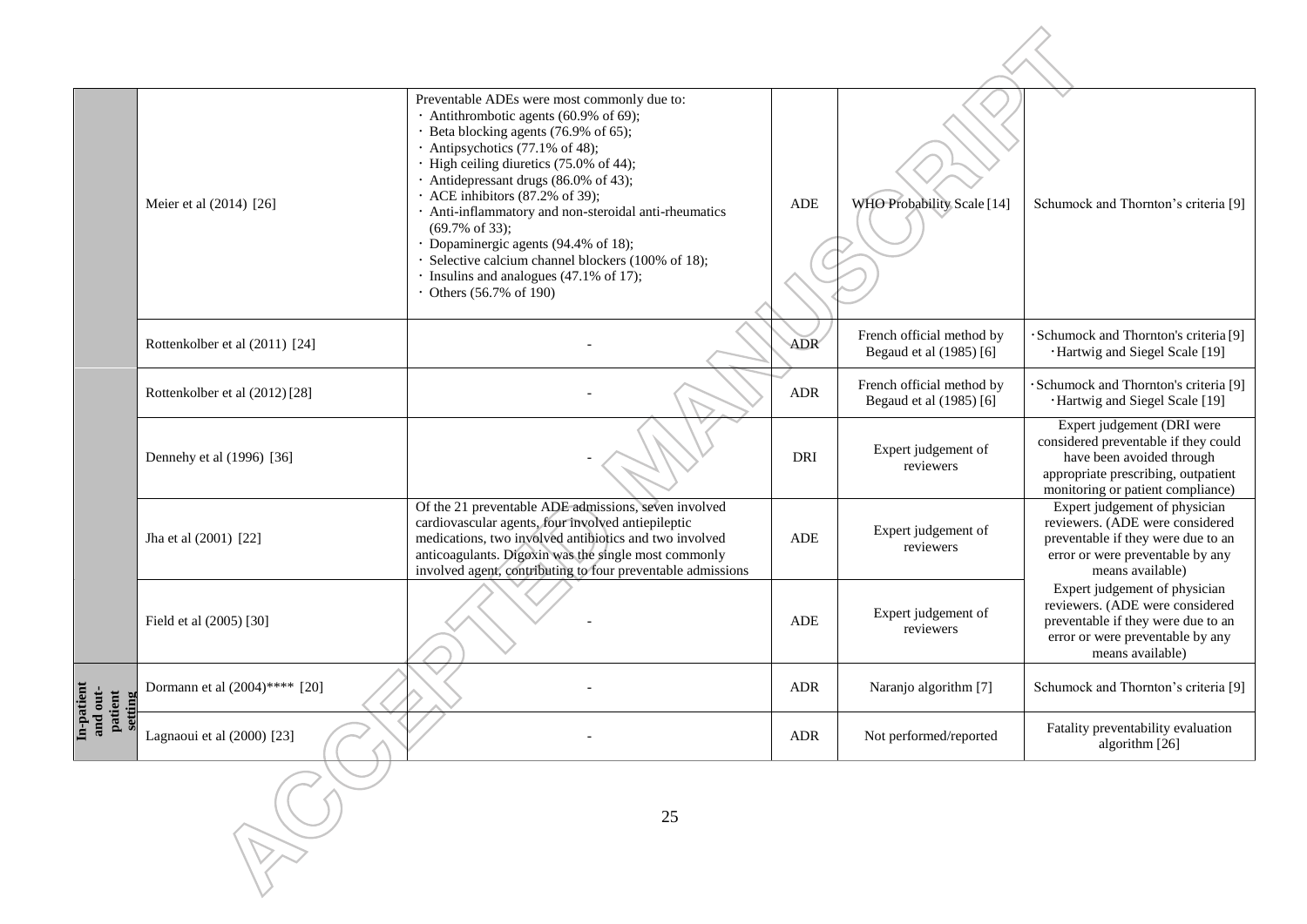| Gyllensten et al (2014) [35]                                                                                                                                                                                                                                                                                                                                                                                                                                                                                              |    | $\mathbf{ADE}$ | Expert judgement of<br>reviewers | Hallas criteria [28] |
|---------------------------------------------------------------------------------------------------------------------------------------------------------------------------------------------------------------------------------------------------------------------------------------------------------------------------------------------------------------------------------------------------------------------------------------------------------------------------------------------------------------------------|----|----------------|----------------------------------|----------------------|
| <b>Abbreviations</b><br>MRAEs: Medication Related Adverse Events; ADE: Adverse Drug Event; ADR: Adverse Drug Reaction; DRI: Drug-Related Illnesses.                                                                                                                                                                                                                                                                                                                                                                       |    |                |                                  |                      |
| <b>Notes</b><br>*Reviewers used their clinical experience and knowledge of professional standards as references to answer their questions.<br>** Inter-rater agreement between two physician reviewers (+ third physician in case of disagreement) based on supportive questions.<br>***Estimate on preventability was obtained by applying the rate of preventable ADR from Bates's study.<br>****The authors use describe "community acquired" term to refer to outpatient setting and "in-house" to inpatient setting. |    |                |                                  |                      |
|                                                                                                                                                                                                                                                                                                                                                                                                                                                                                                                           |    |                |                                  |                      |
|                                                                                                                                                                                                                                                                                                                                                                                                                                                                                                                           |    |                |                                  |                      |
|                                                                                                                                                                                                                                                                                                                                                                                                                                                                                                                           | 26 |                |                                  |                      |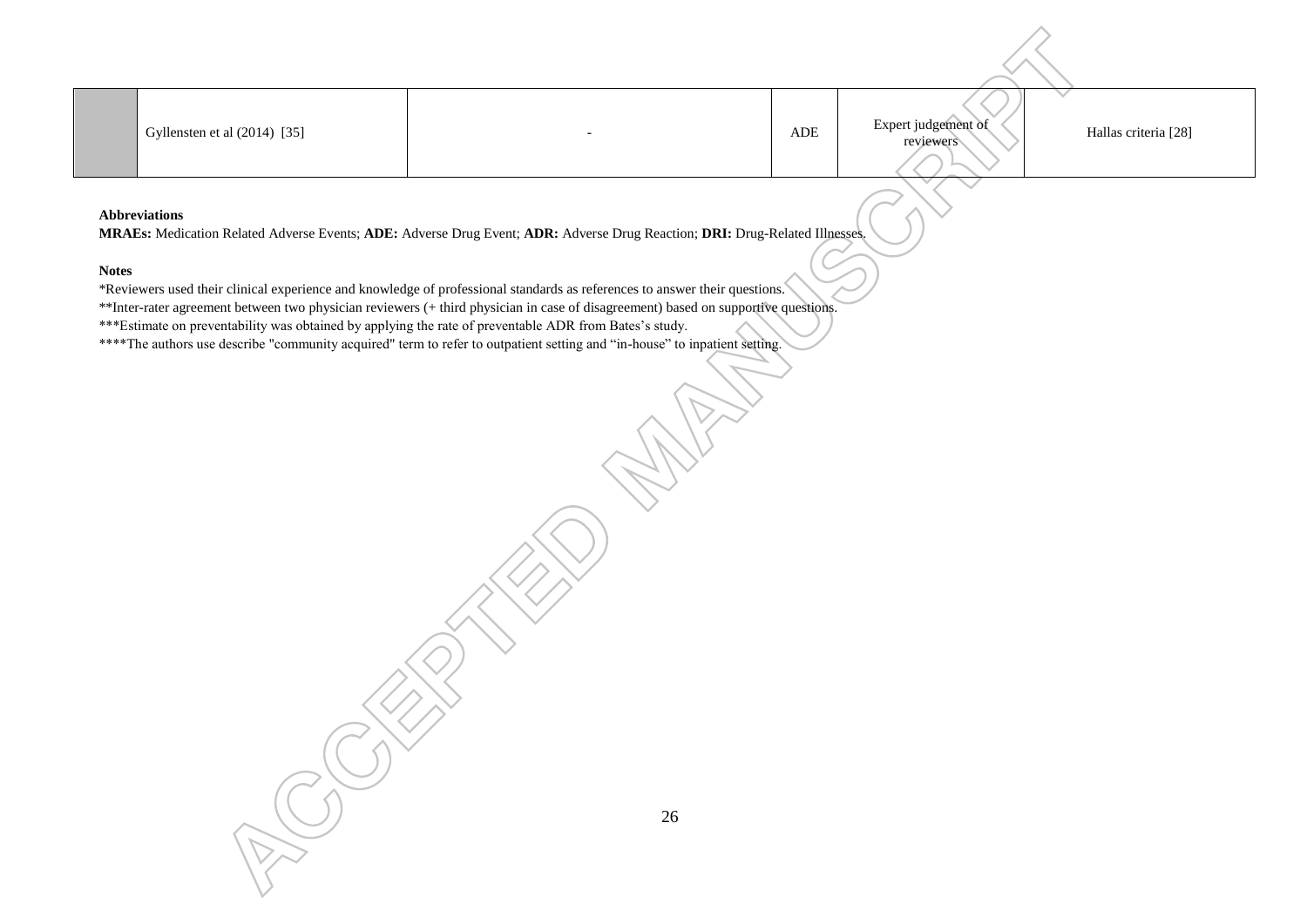**Table 4: Overview of costs for preventable ADRs.** 



|                    | Author, Year of<br><b>Publication</b> | Direct /<br><b>Indirect</b><br><b>Costs</b> | <b>Type of Cost</b>                              | *Value description $(\epsilon)$                                                                                                            | LOS (days)                                                                                                                         |
|--------------------|---------------------------------------|---------------------------------------------|--------------------------------------------------|--------------------------------------------------------------------------------------------------------------------------------------------|------------------------------------------------------------------------------------------------------------------------------------|
|                    | Hoonhout et al<br>$(2010)$ [31]       | Direct                                      | · Excess hospital LOS<br>· Hospitalization costs | The excess costs per preventable MRAE was $\epsilon$ 2,851 in patients under 65 years and $\epsilon$<br>3,097 in patients over 65.         | · Mean (95% CI): 4.2 in<br>patients under 65 years<br>(0; 7.7)<br>· Mean (95% CI): 7.2 in<br>patients over 65 years<br>(5.5; 17.7) |
| In-patient setting | Hug et al (2012)<br>$[32]$            | Direct                                      | · Excess hospital LOS<br>· Hospitalization costs | Preventable ADEs were associated with a mean cost of $\in$ 8,552 ( $\pm$ 422).                                                             | Mean $\pm$ SD: 9.45 $\pm$ 0.39                                                                                                     |
|                    | Bates et al (1997)<br>$[21]$          | Direct                                      | · Excess hospital LOS<br>· Hospitalization costs | Preventable ADEs were associated with a mean cost of $\epsilon$ 3,846.                                                                     | Mean: 4.6 with variability<br>measures (e.g. SD or IQR)<br>were not reported                                                       |
|                    | Einbinder et al<br>$(2001)$ [29]      | Direct                                      | · Excess hospital LOS<br>· Hospitalization costs | Preventable ADEs were associated with a mean cost of $\epsilon$ 3,993.                                                                     | Mean: 4.6 with variability<br>measures (e.g. SD or IQR)<br>were not reported                                                       |
|                    | Jolivot et al<br>$(2016)$ [27]        | Direct                                      | · Excess hospital LOS<br>· Hospitalization costs | Median costs of hospital admissions due to preventable ADEs was $\epsilon$ 9,015 (IQR: 5,823;<br>$18,043$ ).                               | Median (IQR): 13 (5; 28)                                                                                                           |
|                    | Magdelijns et al<br>$(2014)$ [34]     | Direct                                      | · Hospitalization costs                          | Preventable health care-related AEs accounted for $\epsilon$ 277,665 with a mean cost of $\epsilon$<br>3,085 (SD $\pm$ 2,383) per patient. |                                                                                                                                    |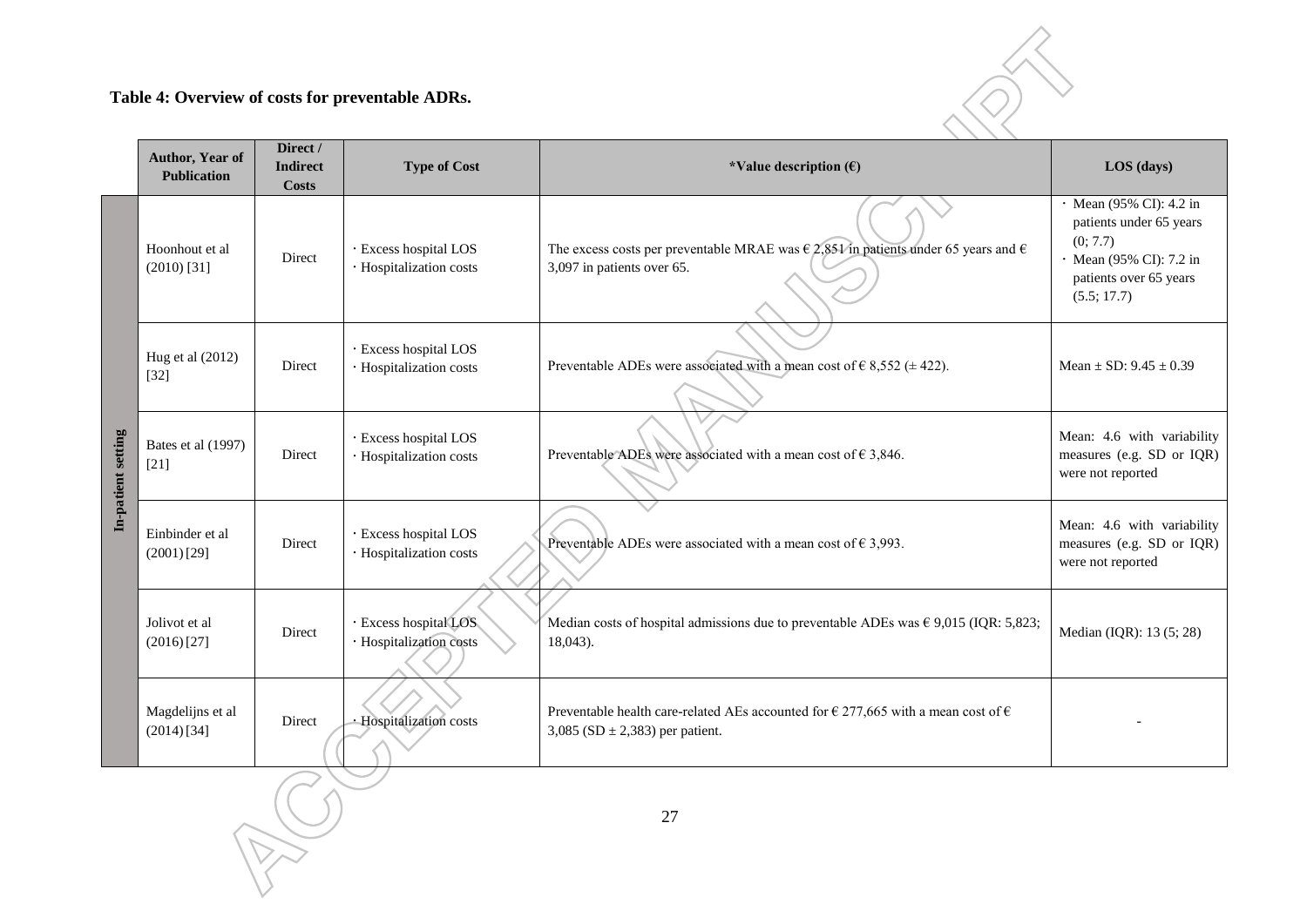|                     | Leendertse et al<br>$(2011)$ [25]   | Direct and<br>Indirect | · Hospitalization costs<br>· Excess hospital LOS<br>· Cost of lost productivity | On average, combining direct costs and indirect costs resulted in an average cost of $\epsilon$<br>6,009 per potentially preventable ADE.<br>· The mean health care direct cost for one preventable medication-related hospital<br>admission was $\epsilon$ 5,461.<br>$\cdot$ The mean production loss indirect cost for one admission was $\epsilon$ 1,712 (for a person<br>younger than 65 years of age).   | Median: 8.0 with variability<br>measures (e.g. SD or IQR)<br>were not reported |
|---------------------|-------------------------------------|------------------------|---------------------------------------------------------------------------------|---------------------------------------------------------------------------------------------------------------------------------------------------------------------------------------------------------------------------------------------------------------------------------------------------------------------------------------------------------------------------------------------------------------|--------------------------------------------------------------------------------|
| Out-patient setting | Wasserfallen et al<br>$(2001)$ [19] | Direct                 | · Hospitalization costs<br>· Excess hospital LOS                                | Mean cost of $\in$ 3,119 per ADR and $\in$ 999 per preventable ADR.                                                                                                                                                                                                                                                                                                                                           | Mean $\pm$ SD: $9.0 \pm 0.6$                                                   |
|                     | Perrone et al<br>$(2014)$ [33]      | Direct                 | · Hospitalization costs                                                         | The total cost of preventable ADRs was $\text{\large\ensuremath{\mathfrak{S}}}3,009,800$ of which the mean cost per<br>preventable ADR was equal to $\epsilon$ 808 ± 2,584).                                                                                                                                                                                                                                  |                                                                                |
|                     | Meier et al<br>$(2014)$ [26]        | Direct                 | · Hospitalization costs                                                         | Total hospitalization cost amounted to $\epsilon$ 535,371, with a mean cost per preventable<br>ADE equal to $\in$ 2,637 ( $\pm$ 1,638).                                                                                                                                                                                                                                                                       |                                                                                |
|                     | Rottenkolber et al<br>$(2011)$ [24] | Direct                 | · Excess hospital LOS<br>· ADR treatment costs                                  | The average treatment cost of a single ADR was $\epsilon$ 2,250. The total cost was $\epsilon$ 434<br>million per year, considering the proportion of preventable cases (20.1%).                                                                                                                                                                                                                              | Mean $\pm$ SD: $9.3 \pm 7.1$                                                   |
|                     | Rottenkolber et al<br>(2012) [28]   | Direct                 | · Hospitalization costs                                                         | Preventable ADR accounted for $\epsilon$ 2,430,720 (19.2% of $\epsilon$ 12.6 million) per year in all 4<br>regional pharmacovigilance centers in German hospitals.                                                                                                                                                                                                                                            |                                                                                |
|                     | Dennehy et al<br>$(1996)$ [36]      | Direct and<br>Indirect | · ED and hospitalization costs<br>Out-patient healthcare<br>services            | Preventable DRI accounted for $\epsilon$ 321,368. Mean direct cost due to hospitalization was $\epsilon$<br>1,350 ( $\pm$ 1,089). Indirect cost due to hospitalization was $\epsilon$ 909 ( $\pm$ 248).<br>For patients not hospitalized, direct cost (weighted mean) due to out-patient care was $\epsilon$<br>174 ( $\pm$ 134). Indirect cost due to patient hospitalized amounted to $\in$ 78 ( $\pm$ 62). |                                                                                |

R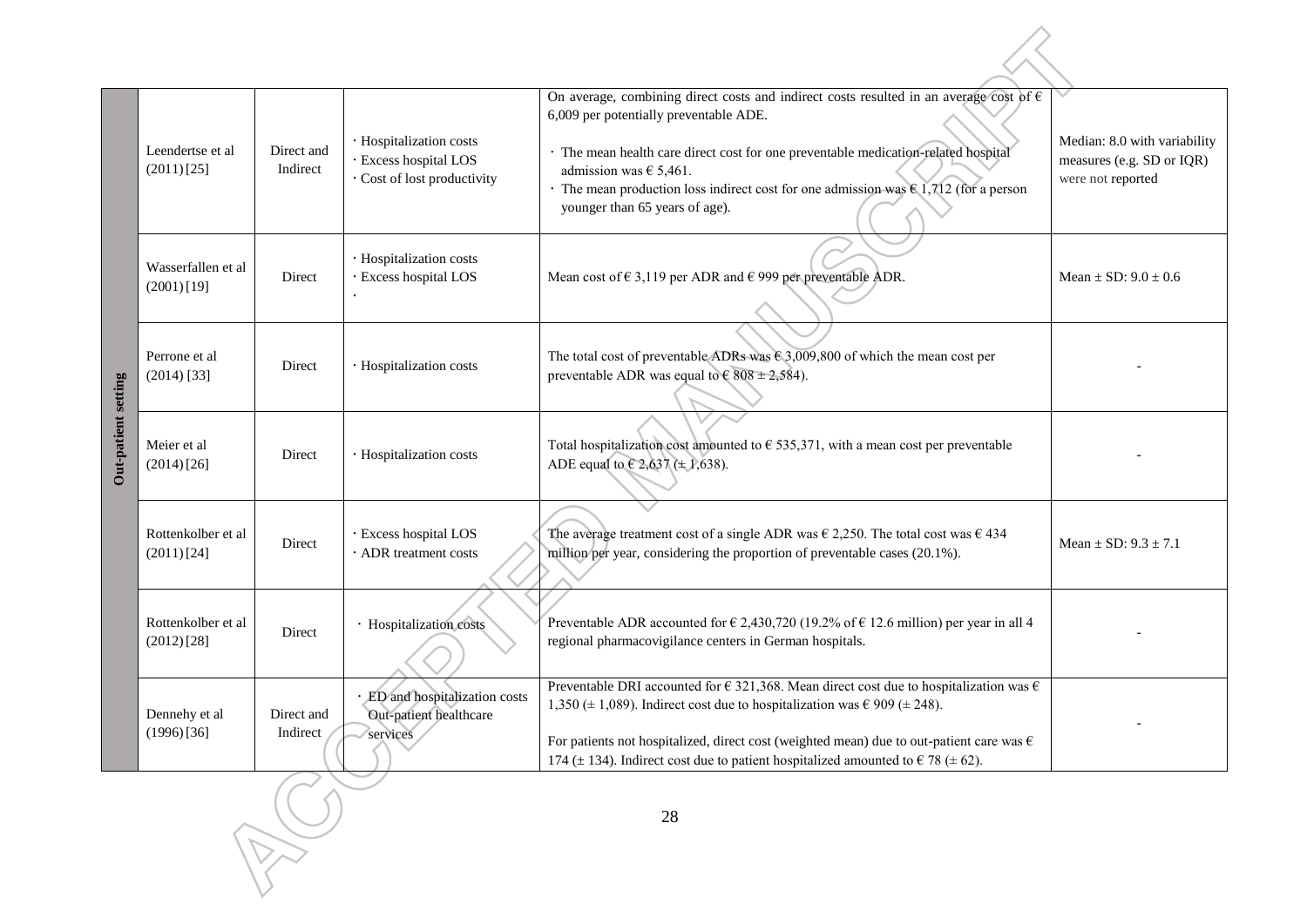|                                    | Jha et al $(2001)$<br>$[22]$      | Direct                 | · Excess hospital LOS<br>· Hospitalization costs                                                                                                                  | Average hospital cost per preventable ADE was $\epsilon$ 8,515. Yearly costs to the hospital<br>were of $\epsilon$ 5.1 million per year for all ADEs and $\epsilon$ 0.98 million for preventable ADEs                                                                                                                                                        | Median: 7.0 with variability<br>measures (e.g. SD or IQR)<br>were not reported |
|------------------------------------|-----------------------------------|------------------------|-------------------------------------------------------------------------------------------------------------------------------------------------------------------|--------------------------------------------------------------------------------------------------------------------------------------------------------------------------------------------------------------------------------------------------------------------------------------------------------------------------------------------------------------|--------------------------------------------------------------------------------|
|                                    | Lagnaoui et al<br>$(2000)$ [23]   | Direct                 | · Hospitalization costs                                                                                                                                           | The mean cost per patient with an ADR leading to hospitalization was $\epsilon$ 2,721. The<br>total cost over the 4 months was $\in$ 87,073 over the study period, extrapolated to $\epsilon$<br>261,220 annually for the 23-bed medical unit. The yearly cost per hospital bed was $\epsilon$<br>11,357.                                                    |                                                                                |
| In-Patient and Out-patient Setting | Dormann et al<br>$(2004)$ [20]    | Direct                 | · Excess hospital LOS<br>· Hospitalization costs                                                                                                                  | The cost of preventable ADRs was $\epsilon$ 350,280 during the study period of 12 months (on<br>average € 360 per day)                                                                                                                                                                                                                                       | Mean $\pm$ SD: 16.7 $\pm$ 13.4                                                 |
|                                    | Field et al (2005)<br>$[30]$      | Direct                 | · Hospitalization costs<br>· ED healthcare service costs<br>· Out-patient healthcare service<br>costs<br>· Pharmacy services costs                                | ** Increase in costs after a preventable ADE (95% CI) was $\epsilon$ 1,603 ( $\epsilon$ 156 - $\epsilon$ 305; P=<br>$(0.03)$ of which:<br>$\cdot$ Costs for hospitalization was $\in$ 98.8<br>Costs for ED visits: $\epsilon$ 89.8<br>Costs for out-patient care and doctor's fees: $\epsilon$ 462.3<br>$\cdot$ Costs for prescribed medications: $\in$ 63.9 |                                                                                |
|                                    | Gyllensten et al<br>$(2014)$ [35] | Direct and<br>Indirect | · Primary healthcare service<br>costs<br>· Hospitalization costs<br>· Out-patient healthcare service<br>costs<br>· Pharmacy services costs<br>· Productivity loss | Mean Direct Costs per patient was $\in 2,450$ (95% CI: 1,839 to 3,062)<br>Mean Indirect Costs per patient was $\epsilon$ 2,674 (95% CI: 2,066 to 3,282)                                                                                                                                                                                                      |                                                                                |

#### **Abbreviations**

ADR: Adverse drug reactions; ADE: Adverse Drug Event; CI: confidence intervals; DRI: Drug-Related Illnesses; ED: Emergency Department; IQR: Interquartile range; LOS: Length of Stay; **MRAE:** Medication Related Adverse Events; **SD:** Standard Deviation;

#### **Legend**

\* Costs were not adjusted for inflation or discounted. Currencies were converted into Euros according to the closing exchange rate on 1st March 2018.

 $\checkmark$ 

\*\* Additional costs for cases above those of comparison group, calculated as costs during the 6-week beginning the day of the preventable adverse drug event minus costs during the 6 weeks before that adverse drug event.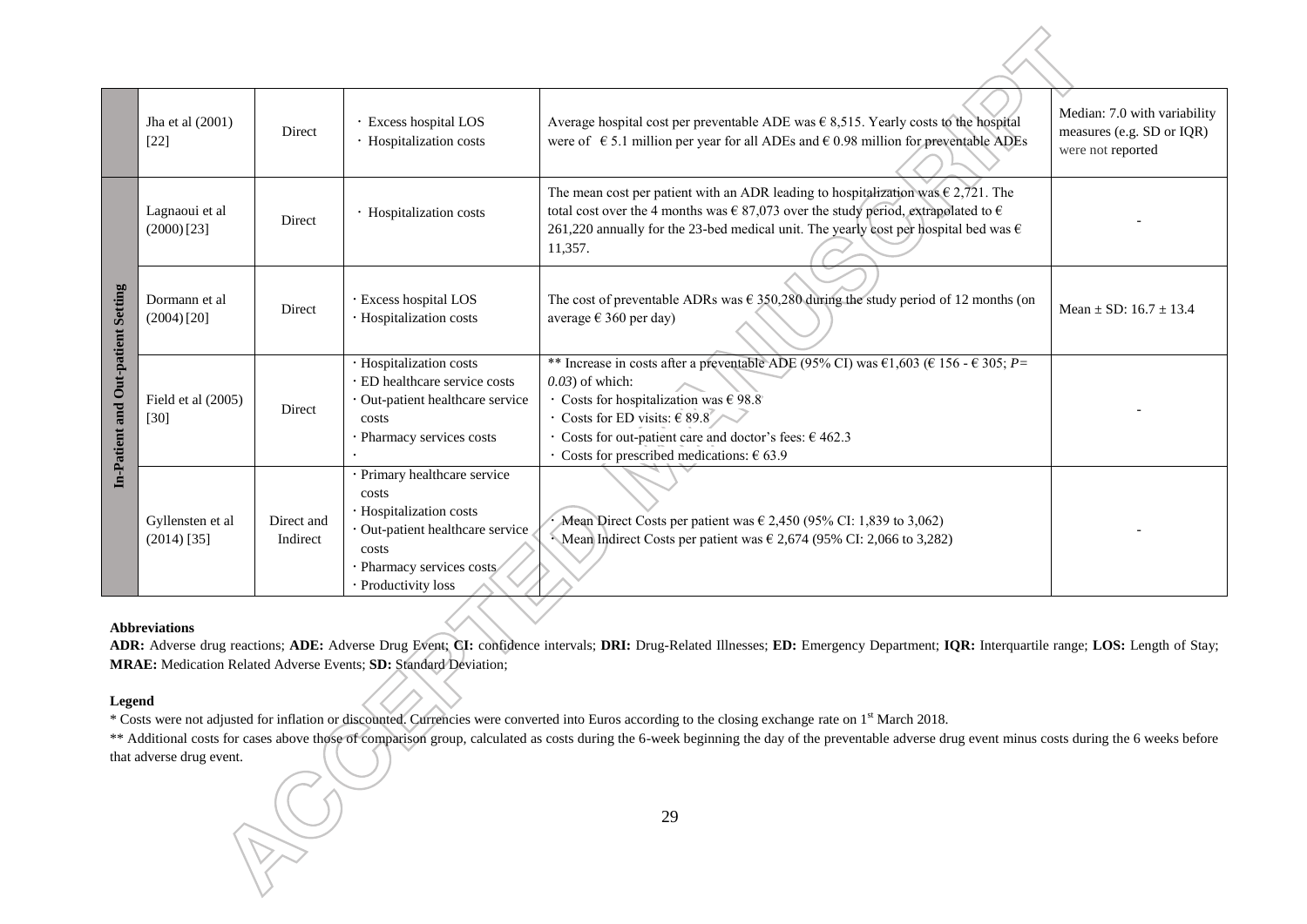Figure 1. Flowchart of the process of study selection.